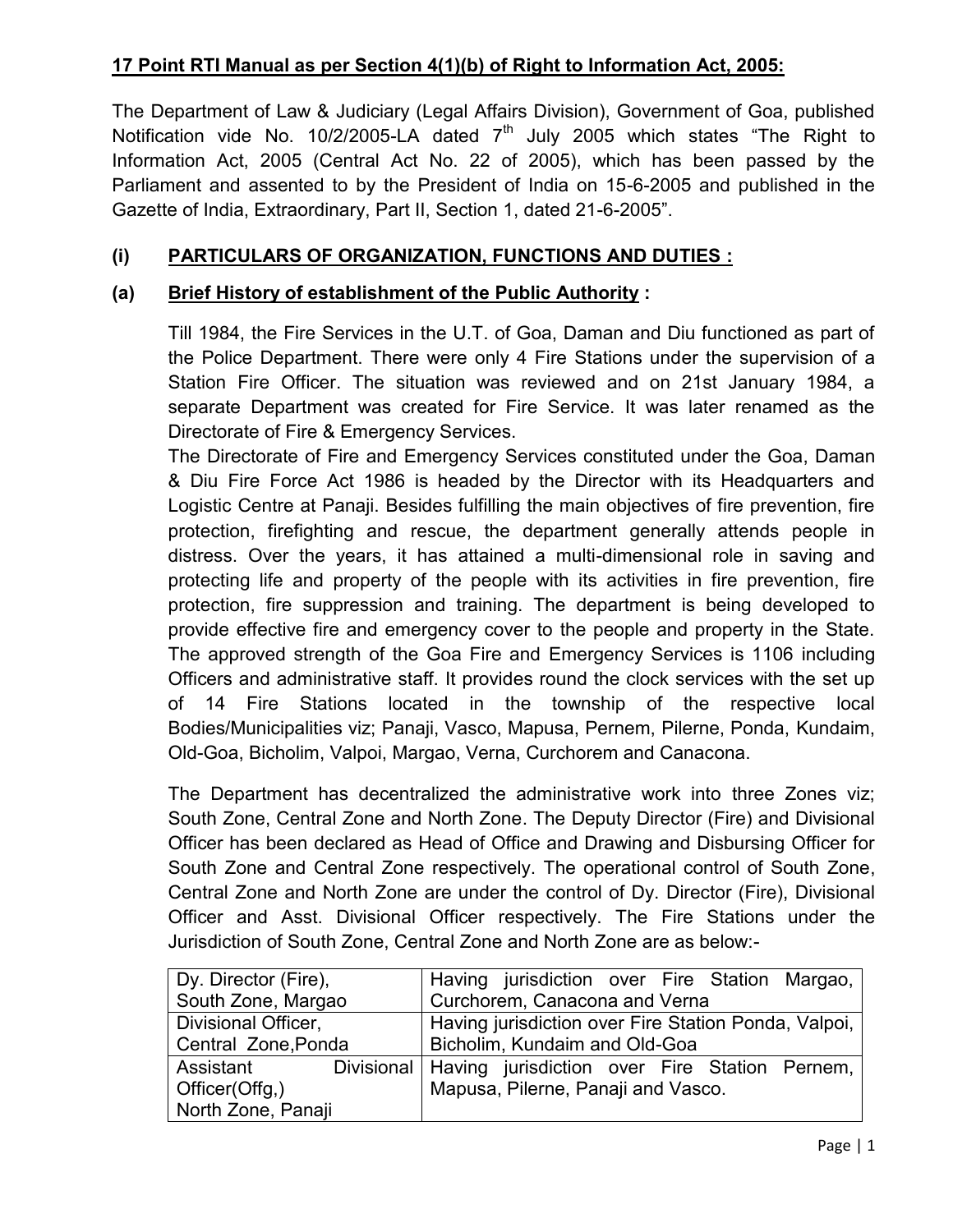Each Fire Station is headed by one Station Fire Officer/Officer-In-charge. The Officer and Fire Personnel on duty at the respective Fire Station will be the first responder for all types of Fire/Emergencies which include Natural and Man-Made Disasters.

The Administrative and Accounts section of the department are supervised by the Dy. Director (Admn.)/Head of Office and Assistant Accounts Officer/Drawing and Disbursing Officer. The overall control of the Directorate of Fire and Emergency Services is vested with the Director, Directorate of Fire and Emergency Services.

# **(b) Objectives of the Department:**

- 1. To prevent and suppress fires by rendering prompt and efficient services, so as to keep the loss of life and property to the minimum.
- 2. To conduct fire safety inspection in hazardous occupancies and to impart training in Fire Prevention, Fire Fighting and Fire Protection and advise managements so as to reduce risk by fire.
- 3. To implement fire safety regulatory measures under the Fire Force Act and Rules for Uses of Places and Trades for the purpose involving risk from fires.
- 4. To prevent loss of life and property from fire and non-fire emergencies like highway motor accidents, building collapse, landslides, still water rescue, Industrial, spillage interalia toxic release, and to render humanitarian services and special services during Natural and Manmade disasters.
- 5. To provide standby protection at large gatherings and important public and private functions.
- 6. As a Regional Training Centre of Government of India imparts training to Fire Professionals at national level.

# **(c) Vision/ Mission Statement of the Public Authority.**

# **Vision:**

To raise the level of Prevention and Preparedness so as to minimize loss of life and property in the State from fire and non-fire emergencies and to inculcate safety consciousness among the general public.

# **Mission:**

Enhancing the capacity in terms of men and materials to be able to realize the Vision. Develop Fire and Emergency Service as a Service Provider for reaching help to the people in distress, for all hazard purpose. Ensuring community safety and to enrich the members of the profession through training and education for preventing and mitigating the Fire loss to facilitate improve public safety.

# **(d) Main activities/functions of the Public Authority** :

1. Responsible to recommend fire preventive and fire protection measures in industrial and commercial premises which pose fire related and other safety hazards under the Goa State Fire Force Act and Rules.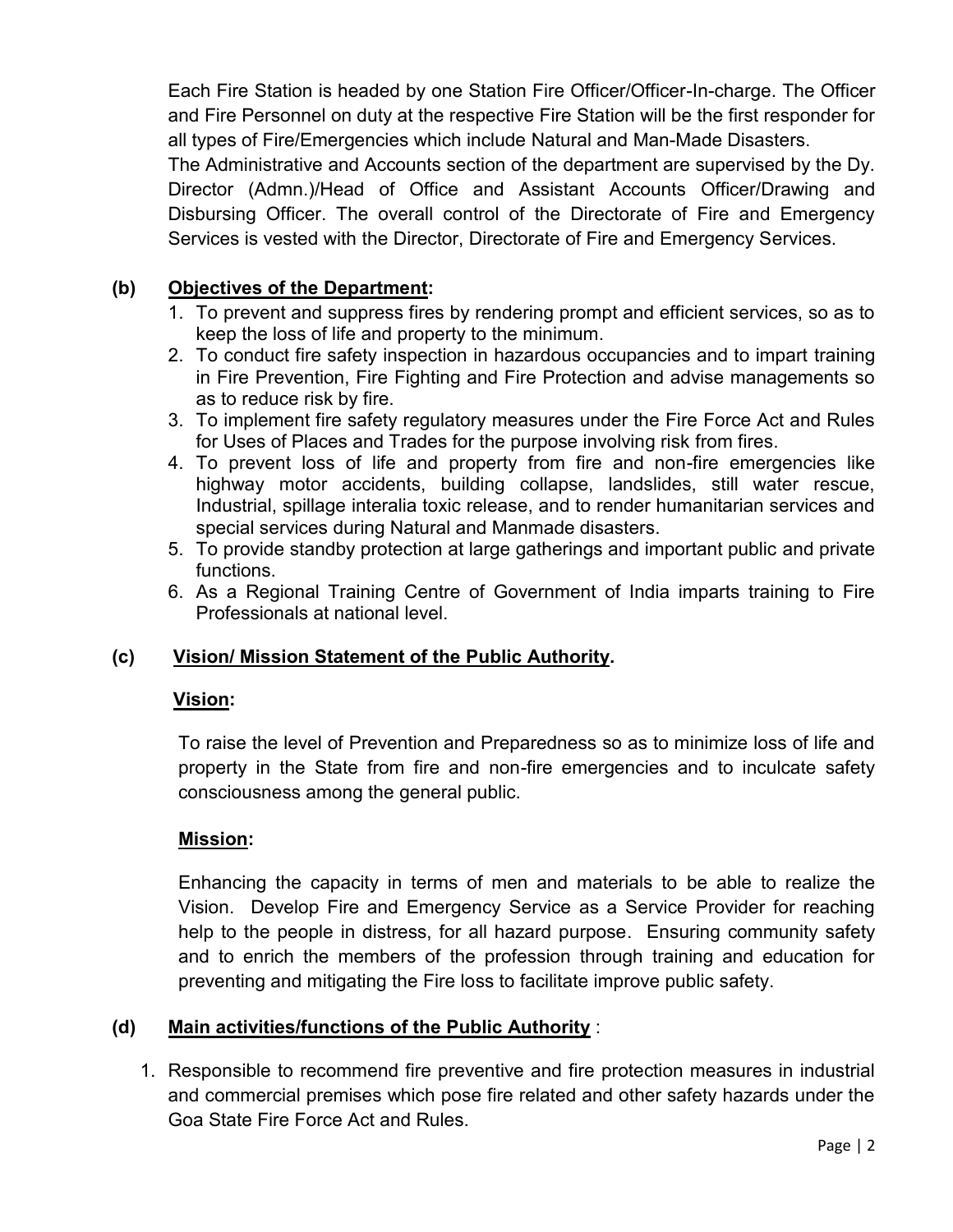2. The Directorate of Fire and Emergency Services is the Regional Training Centre approved by the Director General Civil Defence, Fire Cell, Ministry of Home Affairs, Government of India to conduct Sub-Officers Course. It also conducts various Course for Industrial Establishments, Government and Semi Government organizations.

# **(e) List of services being provided by the public authorities with brief write-up on them :**

|    | SI. No. Services provided                                 | <b>Brief Write-Up</b>                                                                                                                                                                                                                                                                                                                                                                                                                                                                                                                    |
|----|-----------------------------------------------------------|------------------------------------------------------------------------------------------------------------------------------------------------------------------------------------------------------------------------------------------------------------------------------------------------------------------------------------------------------------------------------------------------------------------------------------------------------------------------------------------------------------------------------------------|
| 1. | Attending to Fire calls                                   | Every Fire Station has at least two Fire Tenders<br>ready to respond to Fire calls, round the clock. In<br>case of need for specialized and sophisticated<br>equipment these are dispatched from the logistics<br>Centre at Fire Force Headquarters. An ambulance<br>is also provided at each Fire Station.                                                                                                                                                                                                                              |
| 2. | Attending to Emergency/<br>Rescue calls                   | In routine emergencies like children or disabled<br>persons accidentally locked up in homes or high<br>rise buildings, the Fire Fighters at nearby Station<br>respond to the calls. But in Natural or Man-made<br>calamities, special teams with<br>sophisticated<br>equipment from Logistic Centre reinforce the local<br>Station's efforts. In very special cases like Air<br>crash, Fire at Oil Tank Farms, etc. the State Fire<br>Force co-operate and supplement the work of<br>special Fire Services of the concerned authorities. |
| 3. | <b>Issue of Fire Reports</b>                              | After a Fire incident has been brought under<br>control, the causes of the fire, extent of damage<br>and loss of life if any, as well as obvious lapses in<br>safety precaution are investigated and formal<br>report prepared and submitted to the higher<br>authorities.                                                                                                                                                                                                                                                               |
| 4. | buildings and<br><b>Business</b><br><b>Establishments</b> | The Goa Fire Force Act 1986 and Rules made<br>Issue of No Objection there under have specified that high rise buildings<br>and<br>business<br>establishments<br>carrying<br>on<br>Certificates for High Rise and Discount of the Certificates for High Rise and Discount of the Contract of<br>No  <br>Objection Certificate from the Fire Department and<br>comply with the safety precautions specified in the $\parallel$<br>Rules and National Building Code.                                                                        |
| 5. | Pumping jobs                                              | In special circumstances, the Citizens may request<br>the services of the high power pumps from the Fire<br>Force. These will be made available if spare from<br>Fire Fighting duty and a service charge, prescribed<br>under the Fire Force Rule will be charged.                                                                                                                                                                                                                                                                       |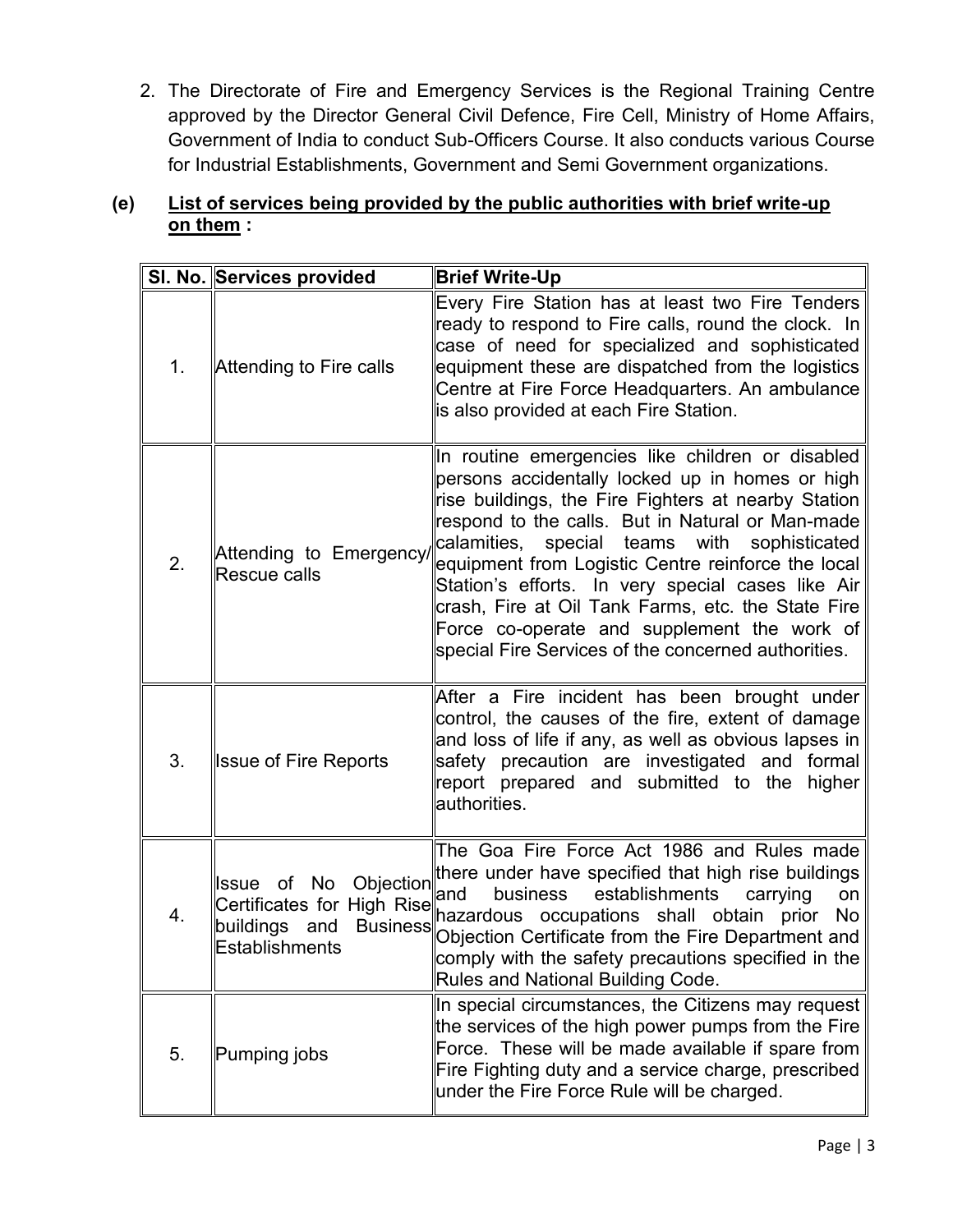| 6. | appliances on Hire                   | Fire Fighting equipment and appliances may be<br>Providing fire equipments/ hired by the public for occasions like film<br>shootings, fairs, sales, etc. on payment of<br>brescribed fees.                                                                                                                                                                                                                                                                                                                                                                                                                                                                                                                                                                                                                                                                                                                                                                                              |
|----|--------------------------------------|-----------------------------------------------------------------------------------------------------------------------------------------------------------------------------------------------------------------------------------------------------------------------------------------------------------------------------------------------------------------------------------------------------------------------------------------------------------------------------------------------------------------------------------------------------------------------------------------------------------------------------------------------------------------------------------------------------------------------------------------------------------------------------------------------------------------------------------------------------------------------------------------------------------------------------------------------------------------------------------------|
| 7. | Attending<br>calls<br>the State.     | outside State Fire Force Authorities co-operate on mutual<br>basis by deputing personnel and equipment on<br>request from neighboring States. Costs are<br>recovered as per prescribed rates. In the case of<br>major calamities, the State Government may offer<br>such services as its contribution also.                                                                                                                                                                                                                                                                                                                                                                                                                                                                                                                                                                                                                                                                             |
| 8. | private/Government<br>linstitutions. | Imparting Training to in- The Fire Force Headquarters has a Training<br>service personnel and Wing. All freshly recruited operational staff<br>candidates sponsored by undergo a six month's induction training in Basic<br>Fire Fighting, drill and respective functional<br>departmental examination<br>skill.<br>Periodical<br>evaluates the extent of learning. Passing these<br>exams is mandatory for promotions, except when<br>of<br>the<br>exempted<br>under<br>orders<br>Government. Qualified hands are periodically<br>deputed to the National Fire Service College,<br>Nagpur for equipping them with competence for<br>supervisory and management functions as well as<br>specialized skills on the operational side. They are<br>also deputed to other National level training<br>centres in Civil Defence, Disaster Management,<br>etc. The training wing conducts several other<br>courses of long and short durations as per details<br>given in "OTHER INFORMATION". |

### **(f) Rates to be charged for services of all types rendered beyond the limits of jurisdiction:**

| SI. No.        | <b>Description</b>                                   | <b>Charges</b>                                                                                                                                                                 |
|----------------|------------------------------------------------------|--------------------------------------------------------------------------------------------------------------------------------------------------------------------------------|
| $\mathbf{1}$ . | Copying charges of Fire<br>Reports                   | Rs. 35/- if the loss suffered is below rupees five<br>lakhs.<br>Rs. 250/- if the loss suffered is rupees five lakhs<br>and above.                                              |
| 2.             | Pumping job                                          | Fees for Pumping job appliances shall be Rs.<br>300/- per hour or part thereof and Rs. 10/- per<br>km, for distance covered from station and back.                             |
| 3.             | Hiring<br>fighting<br>fire<br>equipments/appliances. | Charges for hiring fire fighting equipment or<br>appliances shall be Rs. 700/- per hour or part<br>thereof and Rs. 30/- per km. for distance covered<br>from station and back. |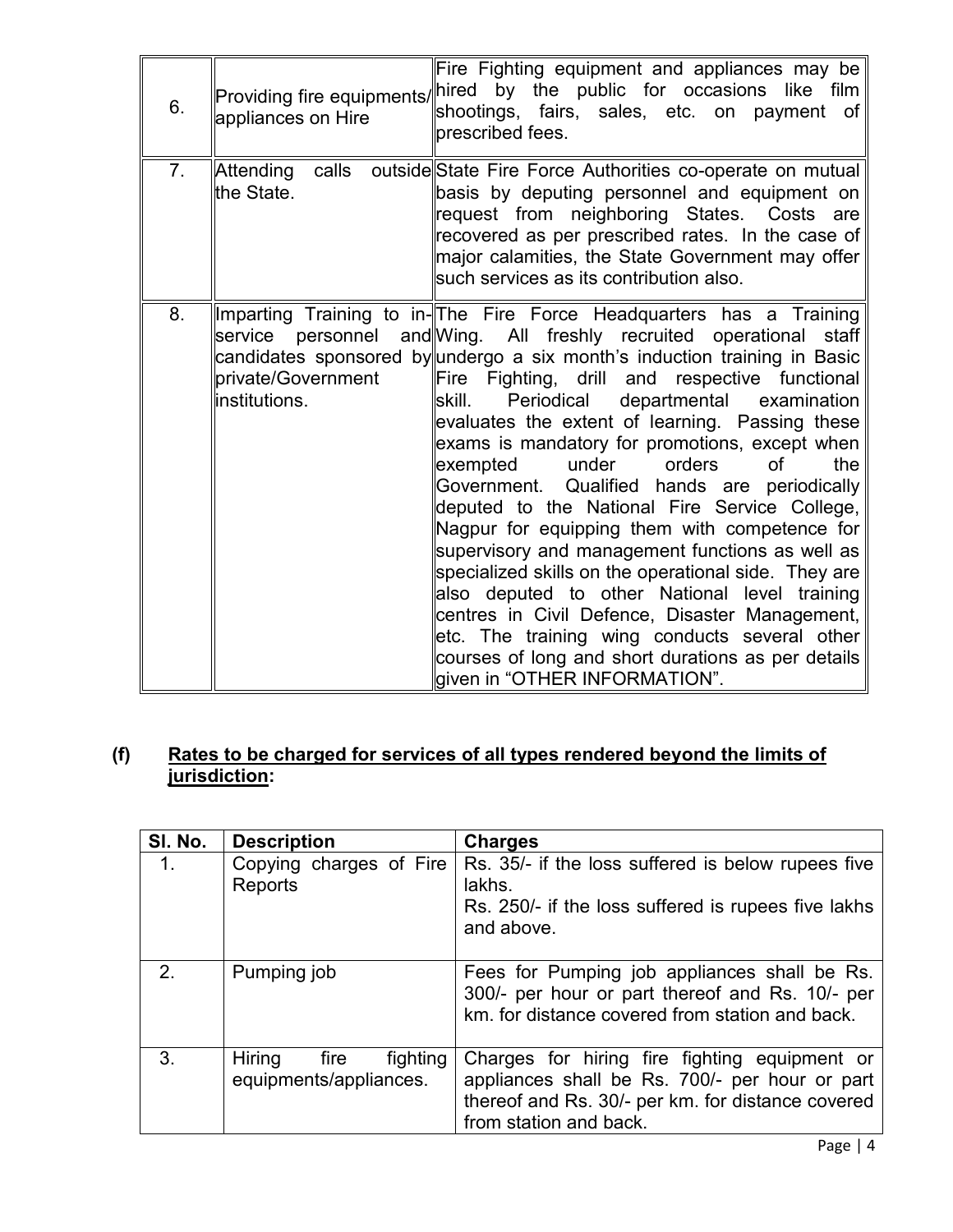| 4. | table<br>Hiring<br>turn<br>ladder/hydraulic platform                                                                                                                                                                                                                                                                                           | Charges for hiring turn table ladder/hydraulic<br>platform shall be Rs. 2100/- per hour or part<br>thereof and Rs. 30/- per km. for distance covered<br>from station and back.       |
|----|------------------------------------------------------------------------------------------------------------------------------------------------------------------------------------------------------------------------------------------------------------------------------------------------------------------------------------------------|--------------------------------------------------------------------------------------------------------------------------------------------------------------------------------------|
| 5. | Stand-by<br>charges<br>for<br>appliances                                                                                                                                                                                                                                                                                                       | Rs. 2000/- per day or part thereof and Rs. 40/-<br>per km. for distance covered from station and<br>back.                                                                            |
| 6. | outside<br>Attending<br>calls<br>the State                                                                                                                                                                                                                                                                                                     | (a) Rs. 1500/- per call per appliance and Rs. 50/-<br>per km. of the distance travelled or part<br>thereof.<br>(b) Pumping fees shall be Rs 700/- per hour or<br>part thereof.       |
| 7. | for imparting<br>Charges<br>basic<br>Fire<br>training<br>in<br><b>Fighting Course.</b>                                                                                                                                                                                                                                                         | $(a)$ Rs. $400/-$ per trainee<br>month<br>per<br>for<br>Government sponsored candidates.<br>(b) Rs. $75,000/$ - per month for a batch of 30<br>candidates from private organization. |
| 8. | No objection certificates<br>for                                                                                                                                                                                                                                                                                                               |                                                                                                                                                                                      |
|    | Restaurant, bakeries<br>(a)<br>or<br>eating house where<br>the<br>seating<br>capacity<br>does<br>not<br>50<br>exceed<br>persons<br>of<br>Fire<br>(b)<br>Storage<br>Works less than 50<br>pounds, storage of<br>wood in saw<br>mills,<br>of<br>storage<br>non-<br>dangerous<br>petroleum less than<br>5000<br>kgs.<br>And<br>storage of LPG/ING | Rs. 150/- per NOC, per year.<br>Rs. 150/- per occupancy.                                                                                                                             |
|    | less than 100 kgs.<br>i) Building over 14.2<br>(c)<br>meters in height.                                                                                                                                                                                                                                                                        | Rs. 10/- per square meter built up area of the<br>occupancy.                                                                                                                         |
|    | ii) Factories<br>and<br>establishments<br>where electric meter<br>capacity exceeds<br>5HP and above.                                                                                                                                                                                                                                           | Rs. 10/- per square meter built up area of the<br>occupancy.                                                                                                                         |
|    | iii) Shipyard<br>and<br>workshops                                                                                                                                                                                                                                                                                                              | Rs. 10/- per square meter built up area of the<br>occupancy.                                                                                                                         |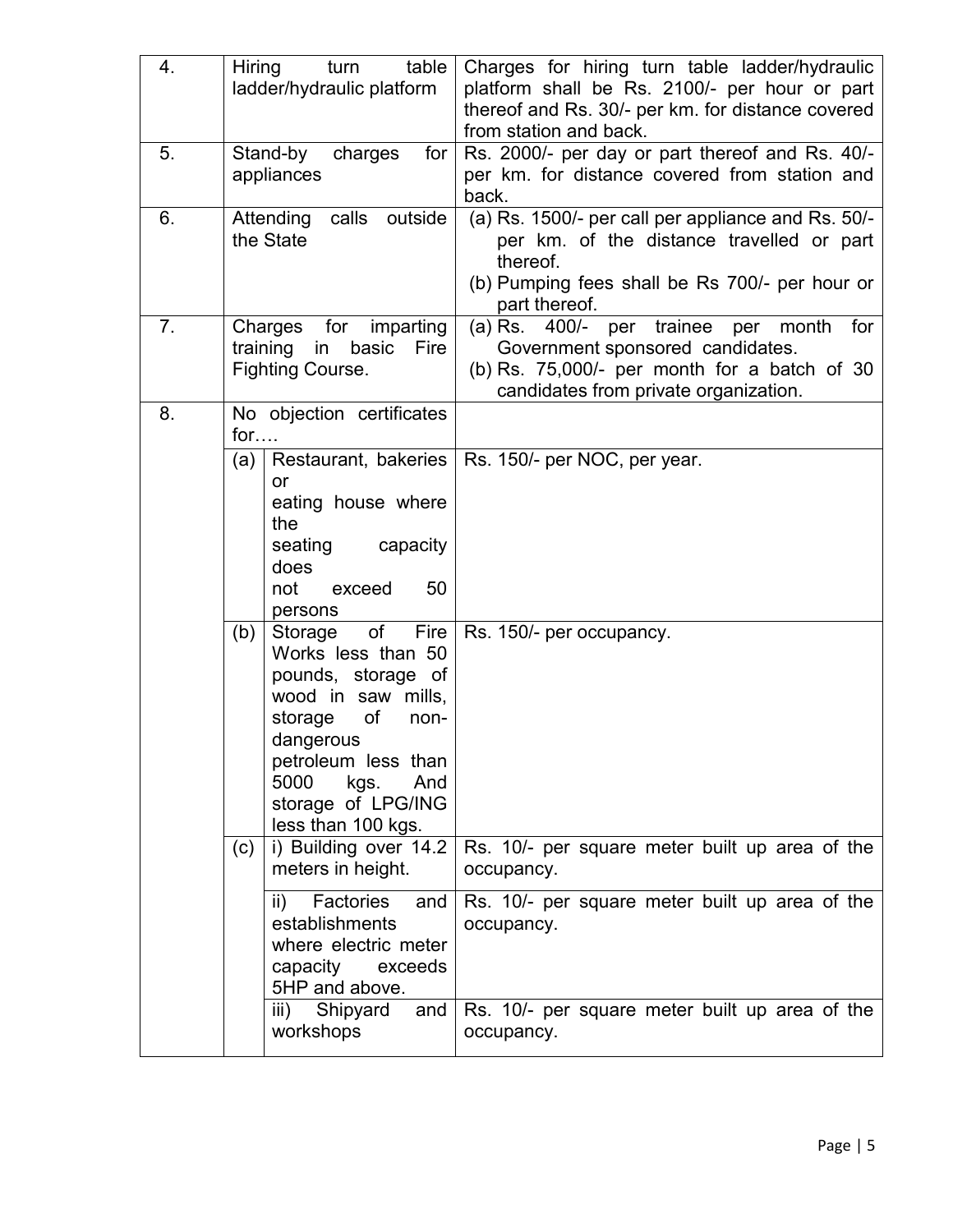| iv) Tank farms or<br>petroleum products/<br>P.O.L.<br>dispensing<br>outlets.                                                                                                         | Rs. 10/- per square meter built up area of the<br>occupancy.                                 |
|--------------------------------------------------------------------------------------------------------------------------------------------------------------------------------------|----------------------------------------------------------------------------------------------|
| v) Flammable<br>gas<br>godown/LPG<br>gas<br>godown                                                                                                                                   | Rs. 10/- per square meter built up area of the<br>occupancy.                                 |
| vi)<br>Godowns<br>and<br>warehouses                                                                                                                                                  | Rs. 10/- per square meter built up area of the<br>occupancy.                                 |
| exhibition<br>halls, $ $<br>entertainment<br>places, dancing<br>halls,<br>theaters,<br>assembly<br>halls,<br>seaport,<br>airport,<br>railway stations, bus<br>stations, stadia, etc. | vii) Public places like $\vert$ Rs. 10/- per square meter built up area of the<br>occupancy. |
| Viii) Educational and<br>institutional places                                                                                                                                        | Rs. 10/- per square meter built up area of the<br>occupancy.                                 |
| ix) hotel, restaurant,<br>where the seating/<br>lodging<br>capacity<br>exceeds 50 persons                                                                                            | Rs. 10/- per square meter built up area of the<br>occupancy.                                 |
| x) Storage places of $ $<br>hazardous<br>and<br>flammable goods.                                                                                                                     | Rs. 10/- per square meter built up area of the<br>occupancy.                                 |

# **(g) Citizens interaction –for enhancing the effectiveness and efficiency of Public Authority :**

General public can extend co-operation to the department through:

- i. Voluntary compliance with Fire Safety Rules.
- ii. Reporting violations of the Rules by others.
- iii. Joining the Auxiliary Fire Force Volunteer teams.
- iv. Creating small teams of volunteers in every neighborhood who may maintain information about places and people vulnerable in emergencies and provide such information to the teams at incident sites.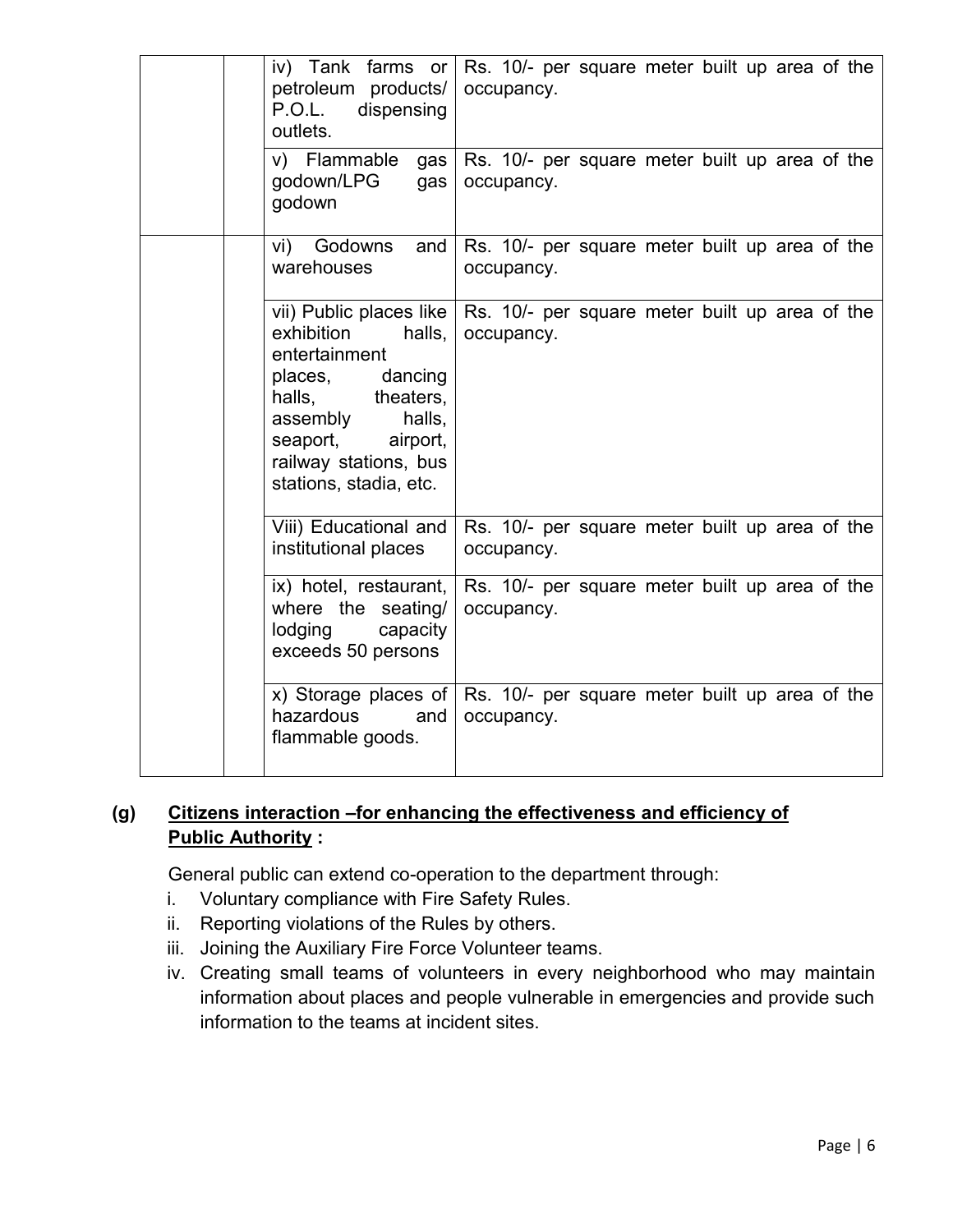### **(h) Postal address of Directorate of Fire & Emergency Services and Fire Stations over the State :**

| 1 <sub>1</sub> | <b>Head Office</b>            | Directorate of Fire & Emergency Services,<br>St.Inez, Panaji, Goa. Pin Code-403 001. |  |  |
|----------------|-------------------------------|--------------------------------------------------------------------------------------|--|--|
| 2.             | Fire Station Panaji           | Fire Force Headquarters,<br>St. Inez, Panaji, Goa. Pin Code- 403 001.                |  |  |
| 3.             | <b>Fire Station Mapusa</b>    | Opp. Police Station,<br>Mapusa, Bardez, Goa. Pin Code- 403 507.                      |  |  |
| 4.             | <b>Fire Station Pilerne</b>   | Pilerne Industrial Estate,<br>Pilerne, Bardez- Goa. Pin Code-403 114.                |  |  |
| 5              | <b>Fire Station Pernem</b>    | Government Offices Complex,<br>Pernem, Goa. Pin Code- 403 512.                       |  |  |
| 6.             | <b>Fire Station Vasco</b>     | Near Kadamba Bus Stand,<br>Mundvel, Vasco-da-Gama, Goa. Pin Code-<br>403 802.        |  |  |
| 7 <sub>1</sub> | <b>Fire Station Ponda</b>     | Near Almeida High School,<br>Varkhande, Ponda, Goa. Pin Code-403 401.                |  |  |
| 8.             | <b>Fire Station Valpoi</b>    | Mamlatdar Complex,<br>Valpoi, Goa. Pin Code- 403 506.                                |  |  |
| 9.             | <b>Fire Station Bicholim</b>  | Multipurpose Building,<br>Bicholim, Goa. Pin Code- 403 504.                          |  |  |
| 10.            | <b>Fire Station Kundaim</b>   | Kundaim Industrial Estate,<br>Kundaim, Goa. Pin Code- 403 115.                       |  |  |
| 11.            | <b>Fire Station Old-Goa</b>   | Near Old-Goa Residency,<br>Old-Goa. Pin Code- 403 001.                               |  |  |
| 12.            | Fire Station Margao           | Aquem , Margao, Goa. Pin Code- 403 601.                                              |  |  |
| 13.            | Fire Station Canacona         | Opp. Police Station,<br>Canacona, Goa. Pin Code- 403 702.                            |  |  |
| 14.            | <b>Fire Station Curchorem</b> | Near Market, Curchorem, Goa. Pin Code-<br>403<br>706.                                |  |  |
| 15.            | <b>Fire Station Verna</b>     | G.I.D.C. Complex,<br>Verna Industrial Estate,<br>Verna, Goa. Pin Code- 403 722.      |  |  |

# **(i) Working hours both for Office and Public :**

The Office functions on 5 days in a week from Monday to Friday from 09.30 a.m to 05.45 p.m. with a lunch break of 45 minutes from 01.15 p.m. to 02.00 p.m. The Fire Stations functions round the clock.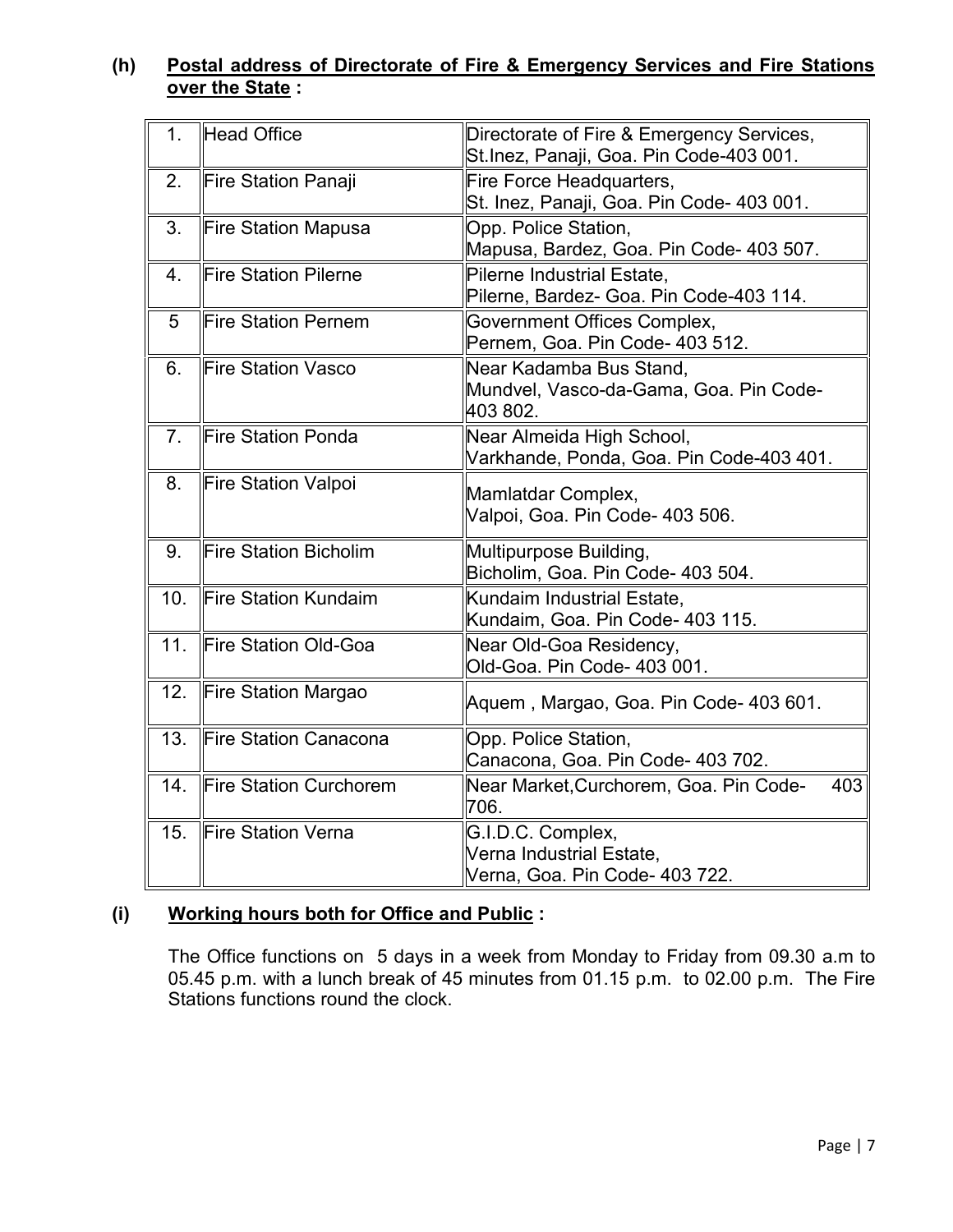### **(j) Grievances Redressal Mechanism :**

In order to redress the grievances of the public, the Department has designated the following Public Grievance Officers:

| SI.<br>No. | <b>Public Grievance Officer</b> | <b>Role/Responsibility</b>               |  |  |
|------------|---------------------------------|------------------------------------------|--|--|
| $1_{-}$    | Deputy Director (Fire),         | Public Grievances relating to South      |  |  |
|            | South Zone, Margao              | Zonehaving jurisdiction over Margao,     |  |  |
|            |                                 | Verna, Curchorem and Canacona Fire       |  |  |
|            |                                 | Stations.                                |  |  |
| 2.         | <b>Divisional Officer,</b>      | Public Grievances relating to Central    |  |  |
|            | Central Zone, Ponda             | Zone having jurisdiction over Ponda,     |  |  |
|            |                                 | Bicholim, Old-Goa, Kundaim and Valpoi    |  |  |
|            |                                 | Fire Stations.                           |  |  |
| 3.         | <b>Assistant Divisional</b>     | Public Grievances relating to North Zone |  |  |
|            | Officer(Offg.),                 | having jurisdiction over Panaji, Mapusa, |  |  |
|            | North Zone, Panaji              | Pernem, Vasco and Pilerne Fire Stations. |  |  |

# **(ii) POWERS AND DUTIES OF OFFICERS AND EMPLOYEES**

# **1. DIRECTOR**

- (a) The Director of Fire and Emergency Services shall be the Head of the Department as per Goa Delegation of Financial Rules 2008 and Goa, Daman & Diu Fire Force Act 1986 and Goa State Fire Force Rules 1997. He shall control and maintain the Fire Force Organisation in the State. He shall be responsible to the Government for the efficient functioning of the Fire and Emergency Services of the State.
- (b) He shall be empowered to take all such necessary steps, as he may think fit under the power's given under the Goa, Daman & Diu Fire Force Act 1986 and Goa State Fire Force Rules 1997. for the protection of life and property from fire and to minimise the effects.
- (c) He shall personally supervise serious outbreaks of fires when the Deputy Director (Fire), Divisional Officer and the Assistant Divisional Officer consider his presence necessary. When the Deputy Director (Fire), Divisional Officer or the Assistant Divisional Officer is in attendance at a fire, he shall be in supreme control not only of the Fire Force, but also of all other forces and essential services including Volunteers from the public engaged in putting out fires.

# **2. DEPUTY DIRECTOR (FIRE)**

(a) He shall be the Head of office for South Zone and Central Zone and shall be responsible for carrying out administrative work pertaining to both the Zones as per Goa Delegation of Financial Power Rules 2008.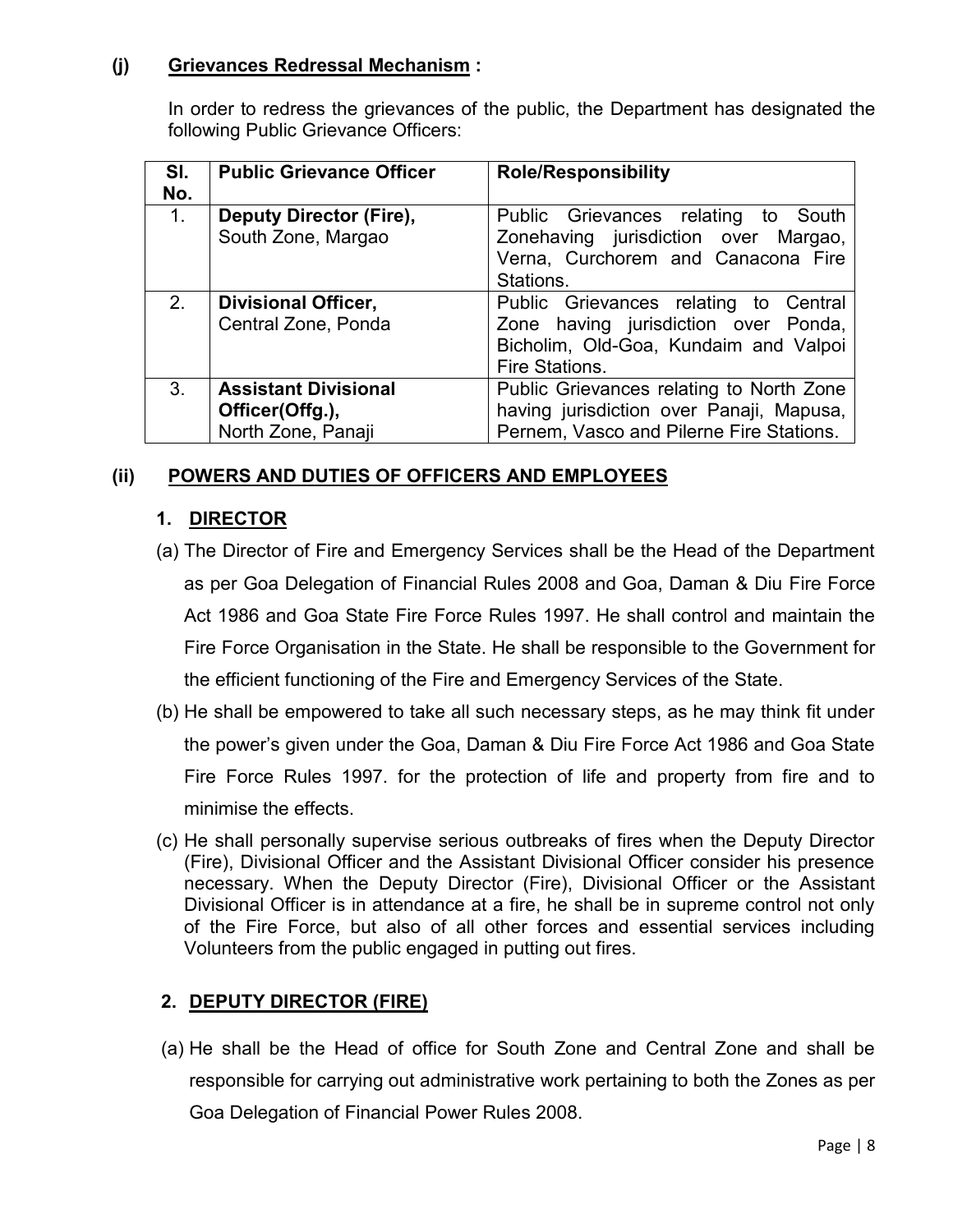- (b) He shall be the controlling officer of Fire Stations under the Jurisdiction of South Zone.
- (c) He shall carry out periodical inspections of Fire Stations under the Jurisdiction of South Zone as per the plan to be approved by the Director, Fire and Emergency Services and Review of parades, upkeep of Fire Fighting Equipments and ensuring operational fitness of the Department.
- (d) He shall carry out Fire Prevention Inspections of the premises, under the Jurisdiction of South Zone as delegated under the Standing order No. 18. and shall be responsible for enforcing the various Acts, Rules and Fire Prevention measures under the Jurisdiction of South Zone.
- (e) Authority to impose minor penalties in respect of Station Fire Officer, Sub-Officers and other employees of Group 'C' employees under the Jurisdiction of South Zone.
- (f) Assist the Director in examining and finalizing references from the Government or other Departments with regarding to technical matters pertaining to Fire Prevention, Fire Safety Control and Education.
- (g) Periodical inspection of Fire Stations and review of Parades, upkeep of Fire Fighting Equipments and ensuring operational fitness of the Department.
- (h) To serve as Inquiry Officer in respect of matters refereed to him by the Director, Fire and Emergency Services.
- (i) To keep track of Technical advances in the profession and to suggest appropriate training, re-training and acquisition of advance equipment where justified.
- (j) Any other matter assigned by the Director, Fire and Emergency Services from time to time.

# **3. DIVISIONAL OFFICER**

- (a) He shall be the Drawing and Disbursing officer for South Zone and Central Zone as per Goa Delegations of Financial Powers Rules 2008.
- (b) He shall be the Controlling Officer of Fire Stations under the Jurisdiction of Central Zone.
- (c) He shall carry out Fire Prevention Inspection of the premises under the Jurisdiction of Central Zone as delegated under the Standing Order No. 18 and shall be responsible for enforcing the various Acts, Rules and Fire Prevention Measures in his Jurisdiction.
- (d) Authority to impose Minor Penalties in respect of Station Fire Officer, Sub-Officers, Leading Fire Fighter, Watch Room Operator, Driver Operator and other employees from Group 'C' under the Jurisdiction of Central Zone.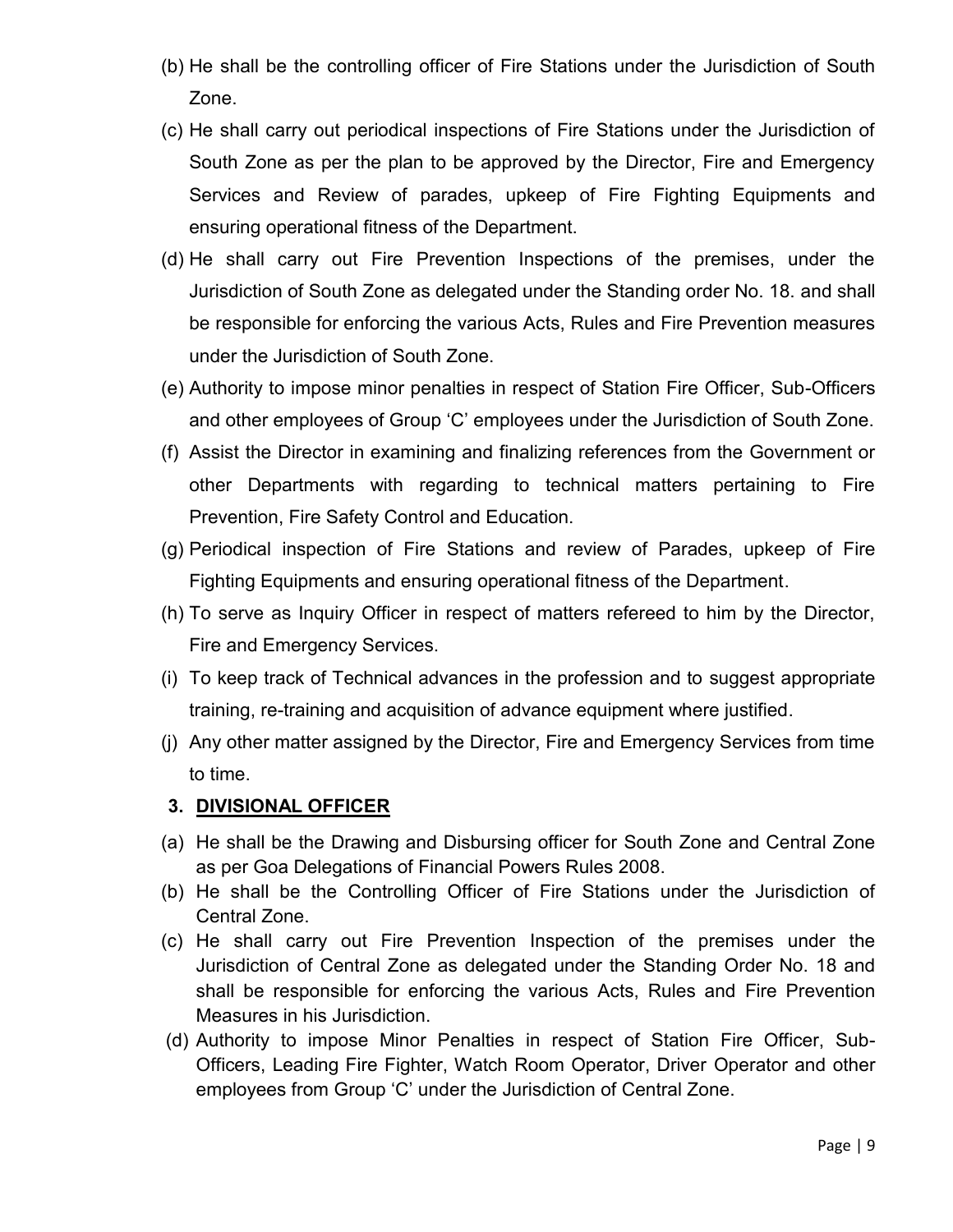- (e) He should be able to formulate and organize training activities for subordinate service staff.
- (f) He should be able to form standards for appliances and equipments required for the Fire Service Department for its functioning.
- (g) He should be able to assist the Dy. Director (Fire) as and when required in his operational and administrative duties interalia technical matters for developing and maintaining the Fire Service Organization.
- (h) Any other matter assigned by the Director, Fire and Emergency Services from time to time.

### **4. ASST. DIVISIONAL OFFICER**

- (a) He shall be the Controlling Officer for Fire Stations/Sections under the Jurisdiction of North Zone.
- (b) Authority to impose Minor Penalties in respect of Station Fire Officer, Sub-Officers, Leading Fire Fighter, Watch Room Operator, Driver Operator and other employees from Group 'C' under the Jurisdiction of North Zone.
- (c) He shall carry out Fire Prevention Inspection of the premises under the Jurisdiction of North Zone as delegated under the Standing Order No. 18 and shall be responsible for enforcing the various Acts, Rules and Fire Prevention Measures in his Jurisdiction.
- (d) He shall attend to the Departments executive and administrative duties including Fire Prevention and training activities.
- (e) Departmental Training Programmes for new recruits, Periodical Refresher Courses for the Operational staff of all ranks (Non-Gazetted), Planning of Career Progression and appropriate training inputs for the Officer cadre of the Department.
- (f) Any other matter assigned by the Director, Fire and Emergency Services from time to time.

# **5. STATION FIRE OFFICER/OFFICER IN CHARGE :**

- (a) To be available and to hold himself in readiness for any duties at any time he may be called upon by his superiors to perform and, to keep his superiors acquainted with all matters coming to his knowledge, affecting either his own station or general business of the Fire Service Department.
- (b) To obey implicitly all orders of his superiors and exact the strictest obedience and civility from those serving under him; to devote the whole of his time and attention to the Fire Service Department; to set an example to his men by sobriety, cleanliness, promptitude, civility and general attention to his duties.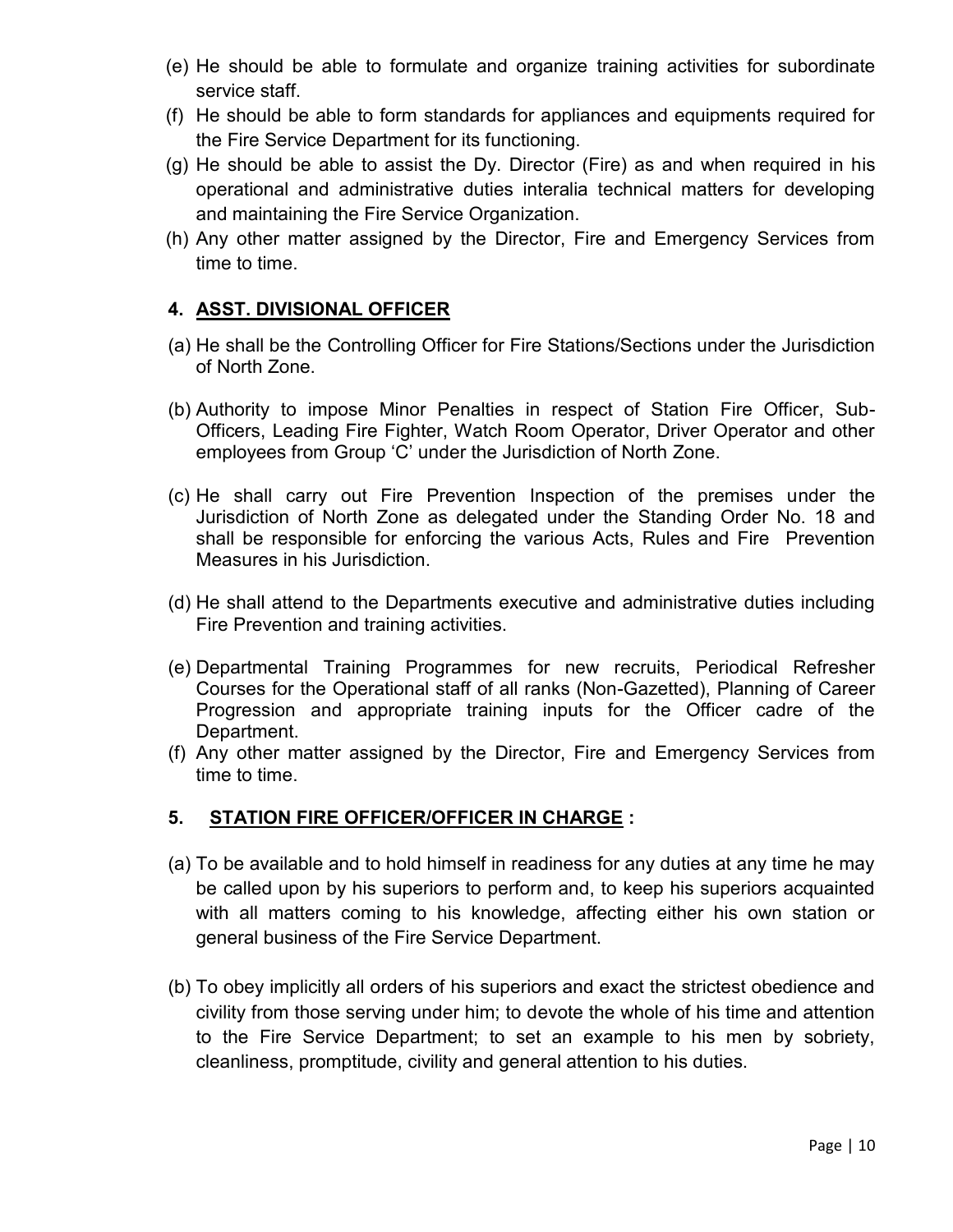- (c) To take charge of and be responsible for all appliances, stores, equipments, etc. issued to his Fire Station and submit a report to his superior as to the correctness or otherwise of such articles taken charge of. He should submit a requisition to his superiors of the requirements of his station as necessary.
- (d) To see that all appliances and equipments are kept clean and in thorough working order, stowing them properly for immediate use at fires and other emergencies without loss of time.
- (e) To instruct and drill all men under his charge in the use and maintenance of fire appliances and equipments.
- (f) To hold a muster parade for the inspection of uniforms, clothing, books and equipments at least once a month to see that the men keep themselves and their clothing in a clean and good condition and to report shortages, if any, to his superiors. The inspection of uniforms and equipments should be carried out periodically.
- (g) To ensure that the roll is called at such times as he considers most suitable.
- (h) To ensure prompt attendance of fire appliances and men. He should carry out surprise turn outs at odd hours at least once a month.
- (i) To ensure that his station time clock is checked with time clock or time signal at least twice a day at proper intervals.
- (j) To see that the men placed on Fire Station duty are properly dressed and are acquainted with their duties.
- (k) To see that the communication system is in proper working order and to send an immediate report to appropriate authority when it is not so.
- (l) To keep himself and men at all times in readiness, to receive any Superior Officer and to give if required an accurate account of all matters connected with the Fire Station under his charge.
- (m) To see that the fire pumps under his charge have water passed through their pumps at least once every week. This only refers to cases where a fire pump has not otherwise worked during the above period.
- (n) To report at once to his Superior Officer-in-charge of his section and/or the Police, any damage or casualty that may have occurred as a result of accident.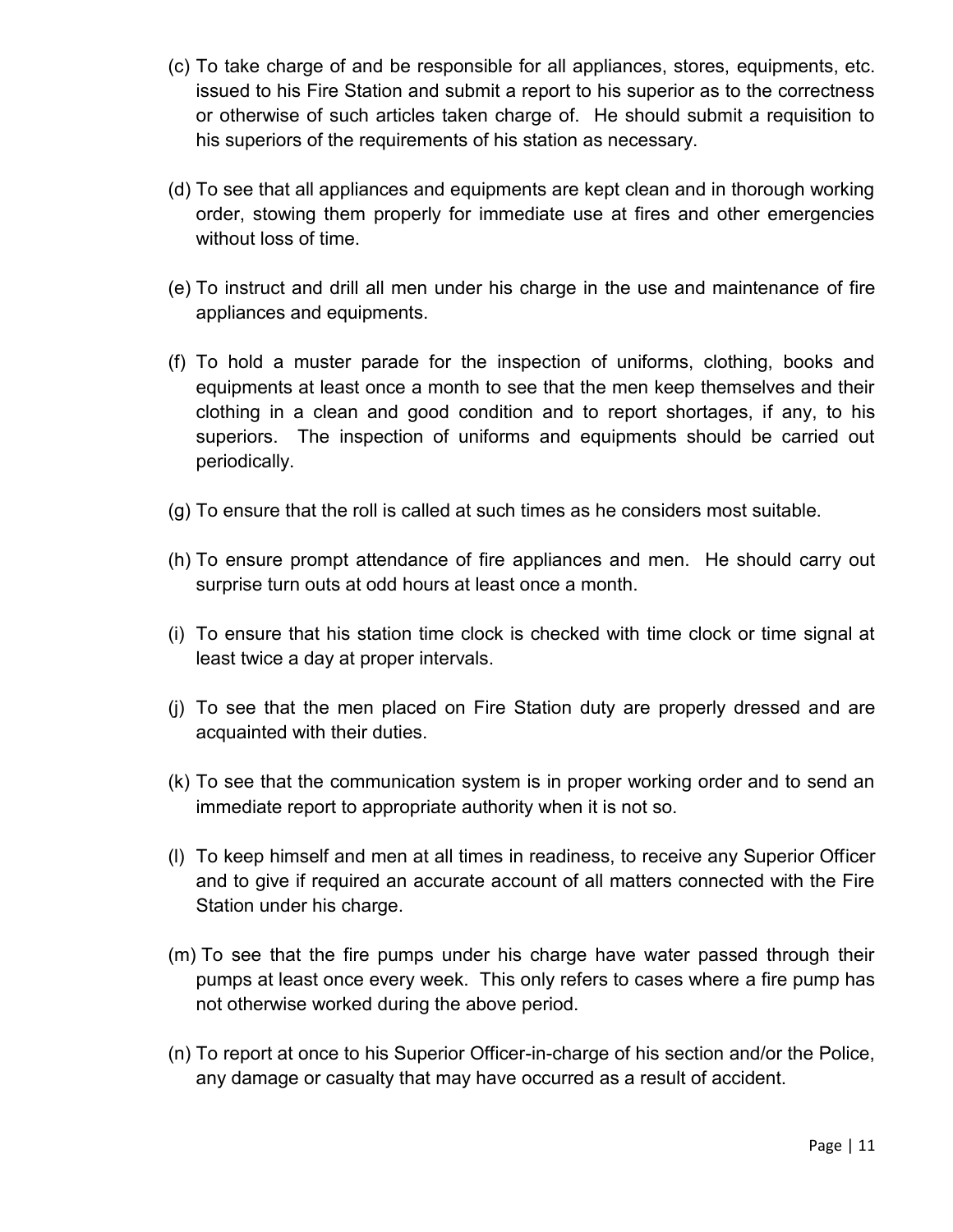- (o) To keep himself and his staff acquainted with the water supply within the area under his charge. In cases where fire hydrants are provided, it shall be his duty to see that he and his staff examine all the hydrants falling within his jurisdiction periodically as may be fixed from time to time.
- (p) To make himself and his staff acquainted with the network of communication system as may be existing in the service.
- (q) To make himself and his staff acquainted as far as possible with the topography of his and adjoining areas, as well as fire risks in such areas.
- (r) To maintain all registers, log books, occurrence books, attendance rolls, etc. upto-date and to submit all returns and statements including pay rolls of his staff to his superiors every month. All Fire and Special Services reports shall be submitted by him within 48 hours of the occurrence, Sundays and Holidays being exempted.

**Note** : In case of a Fire Station having Station Fire Officer/Officer-In-Charge and a Sub-Officer, the former shall be in charge of the Station and the latter shall assist him in carrying out the above mentioned duties. In the absence of the Station Fire Officer/Officer-In-Charge, Sub-Officer shall be in charge of the Fire Station.

# **6. LEADING FIRE FIGHTER:**

- (a) To be available at the Fire Station to which he is posted, while on duty.
- (b) To obey implicitly all orders of his superiors and exact the strict obedience and civility from those serving under him.
- (c) To see that the men placed under him on duty are properly dressed and are assigned duties pertaining to the Fire Station, and fire appliances, and such other duties that may be incidental to the efficient working of the Fire Station. He shall also be responsible for maintaining the Fire Station premises clean and tidy and appliances and equipments in neat and efficient working condition and ready for immediate use.
- (d) To see that all equipments, gears, etc. are properly accounted for and be responsible for the same when in charge of fire appliances or equipments. In case of any loss or damage of articles or equipments, uniform clothing, etc. he shall immediately report to his next senior officer about the same.
- (e) To keep his superiors acquainted with all matters coming to his knowledge affecting the Fire Station staff or the general business of the Fire & Emergency Service Department.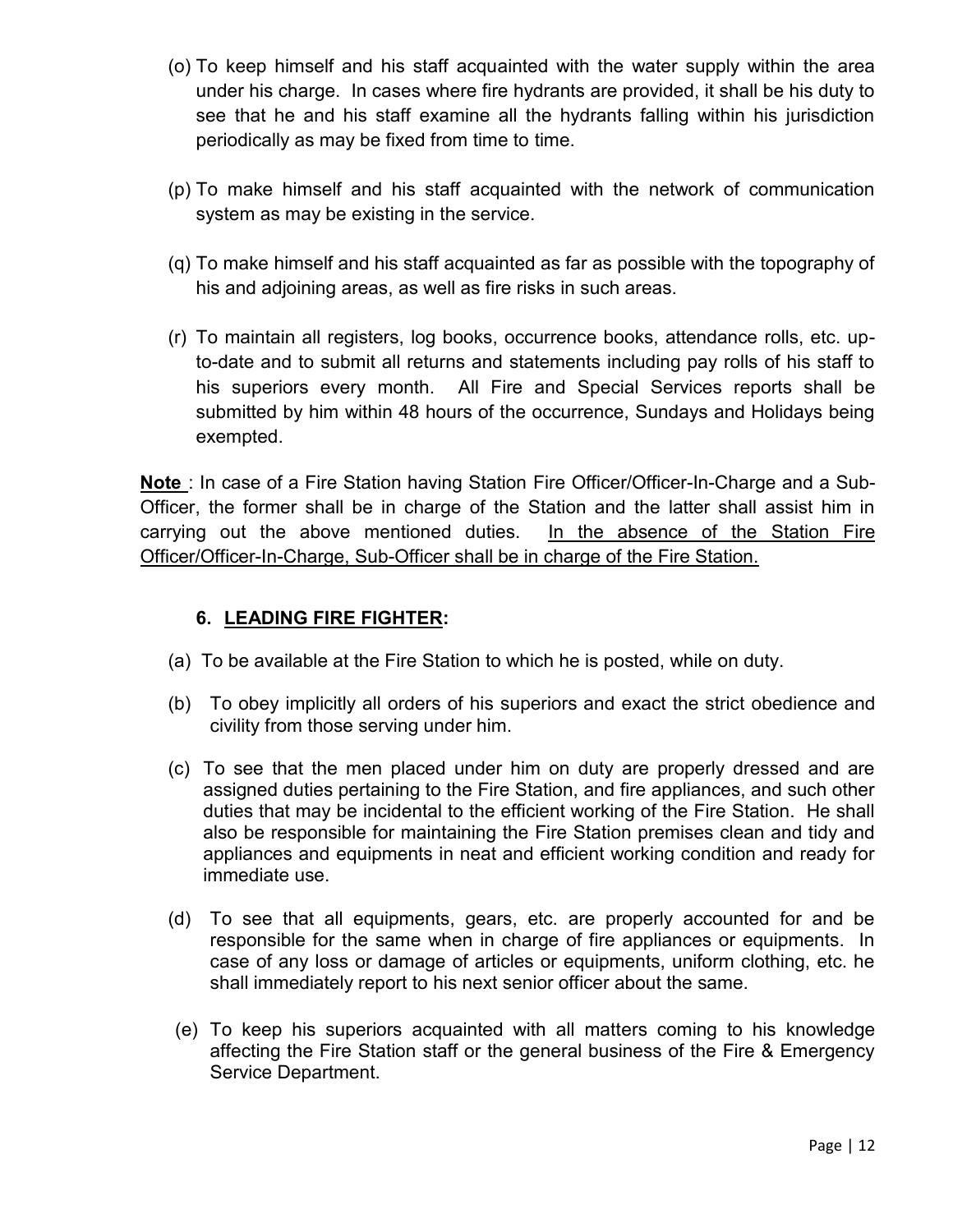**Note**: Any duties as may be asked by a Station Fire Officer/Officer-In-Charge and/or Sub-Officer, in addition to those specified above, shall be carried out by him.

# **7. DRIVER OPERATOR**:

- (a) To be available at the Fire Station to which he is posted, while on duty.
- (b) To obey implicitly all orders of his superiors and exact the strictest obedience and civility from those serving under him, if any.
- (c) To be responsible for the proper upkeep and mechanical condition, maintenance and movements of the vehicles and pumps under his charge. He shall also be jointly responsible with the Leading Fire Fighter for the proper maintenance and stowing of equipments and gears that are carried on the fire appliances or kept at the Fire Station.
- (d) To test at least twice a day, the fire appliances in his charge to make sure that the same are in serviceable condition and to record the same with the man on Fire Station duty. To report any defects immediately that he may come across to the Leading Fire Fighter in charge and to the man on Fire Station duty.
- (e) To keep an inventory of all articles and equipments under his charge and to maintain record of time at work, mileage, petrol and oil consumption, etc.

**Note** : Any other connected duties relating to the maintenance, mobility and operation of fire appliances, motor vehicles, pumps or other fire fighting and rescue gears as may be asked by his superior officer or the Leading Fire Fighter, in addition to those specified above, shall be carried out by him.

# **8. FIRE FIGHTER**

- (a) To be available at the Fire Station to which he is posted, while on duty.
- (b) To obey implicitly all orders of his superiors and hold himself in readiness to carry out all duties as may be assigned to him by his superiors obediently, smartly and efficiently.
- (c) To keep himself and his quarters, if provided, neat and clean.
- (d) To devote whole of his time and attention to the Fire & Emergency Service Department while on duty.
- (e) To set example to others by sobriety, cleanliness, promptitude, civility and general attention to his duty.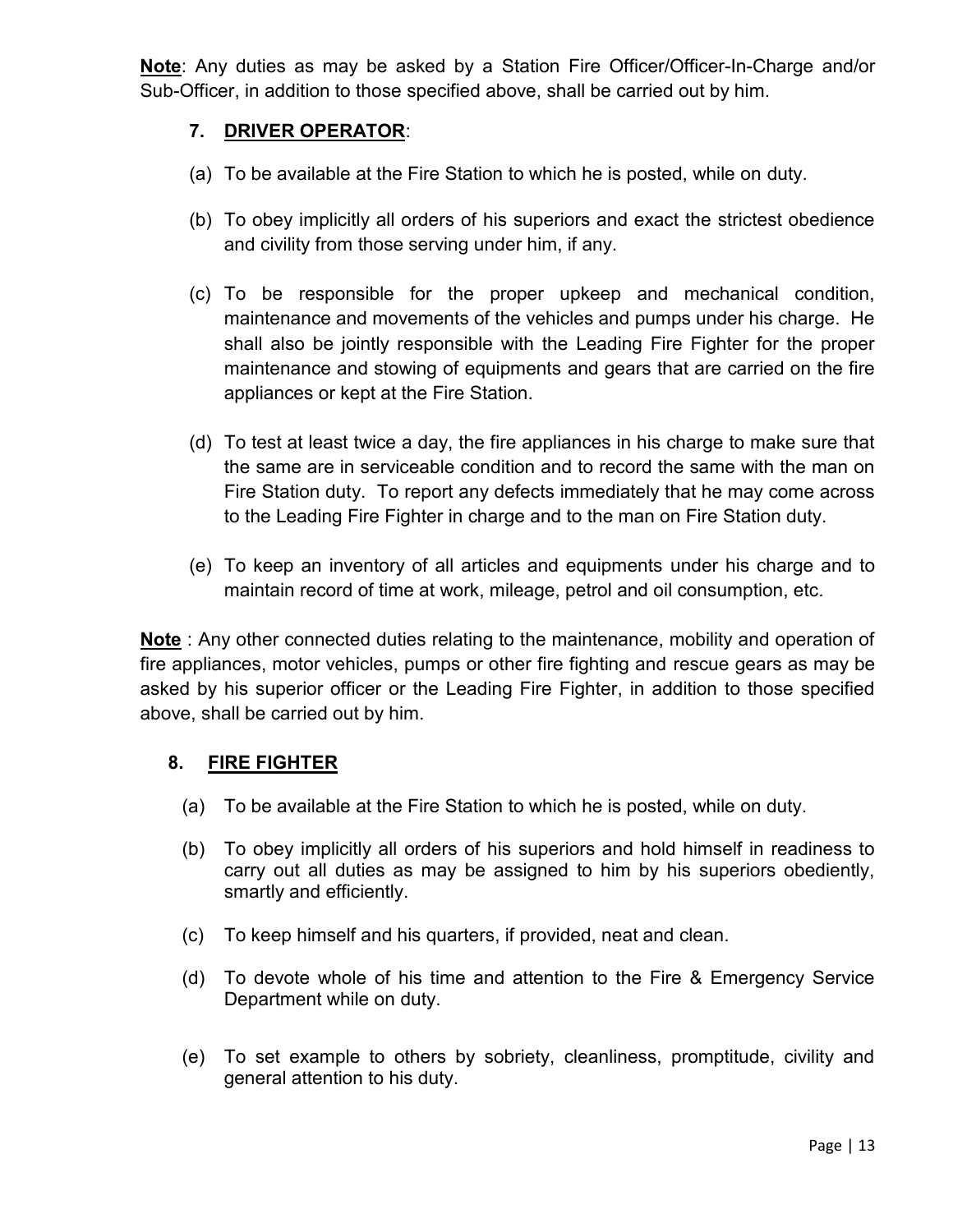- (f) To be responsible for keeping the Fire Station premises, such as appliance room, offices, drill yard, watch room, workshop, dormitory, drill tower, hose drying tower neat and clean by washing when necessary and appliances, equipments, gears, etc. clean and tidy.
- (g) To keep himself alert to attend to fires, special services, fire drills, etc. in the shortest possible time on the alarm being sounded.
- (h) To keep himself acquainted as far as possible with the topography of his own and adjoining areas, as well as fire risks in such areas.
- (i) To carry out duties that may be assigned to him from time to time, and be responsible jointly and severally to the Leading Fire Fighter of the Fire Units for the care, appearance, scrupulous cleanliness of the unit and all equipments therewith, correct upkeep, storage and maintenance thereof.
- (j) To assist Driver Operator in the proper maintenance of equipments and gears of the vehicles, perform guard duties, workshop duties, control room and watch room duties, duties of office orderlies and fire aides, dispatch messengers, etc.
- (k) To thoroughly inspect the fire appliance to which he is posted and to report to the Leading Fire Fighter of having verified the same. The Fire Fighters are jointly and severally responsible to the Leading Fire Fighter of the Unit for the appearance, scrupulous cleanliness of the unit and various equipment therewith, correct upkeep, maintenance and storage of equipments allotted. This shall include cleaning of vehicles and polishing the several equipments on the vehicle and in the stores, scrubbing and washing of the hoses, garages, drill towers, smoke chamber, maintenance of garden, etc.

Fire Fighters and other ranks accommodated in barracks or dormitory shall be solely responsible for the proper cleanliness, orderly arrangement of their personal belongings, etc. They will also be held responsible for the safety of the various fixtures, sanitary and electrical fittings in such premises.

(l) Fire Fighter when posted as guard or sentry by turns, or by other method as deemed fit by the Officer-in-Charge of the Fire Station, shall not leave his post until he is properly relieved. He shall be in full uniform prescribed for him for the season. While on guard duty, the Fire Fighter shall be responsible for ;

(i) To guard all properties, fixtures, fittings and other effects, both in the Fire Station premises and Fire Station surroundings.

(ii) To see that all persons entering upon the Fire Station premises are directed to the Officer-in-charge and to see that they leave the premises immediately after their business is finished.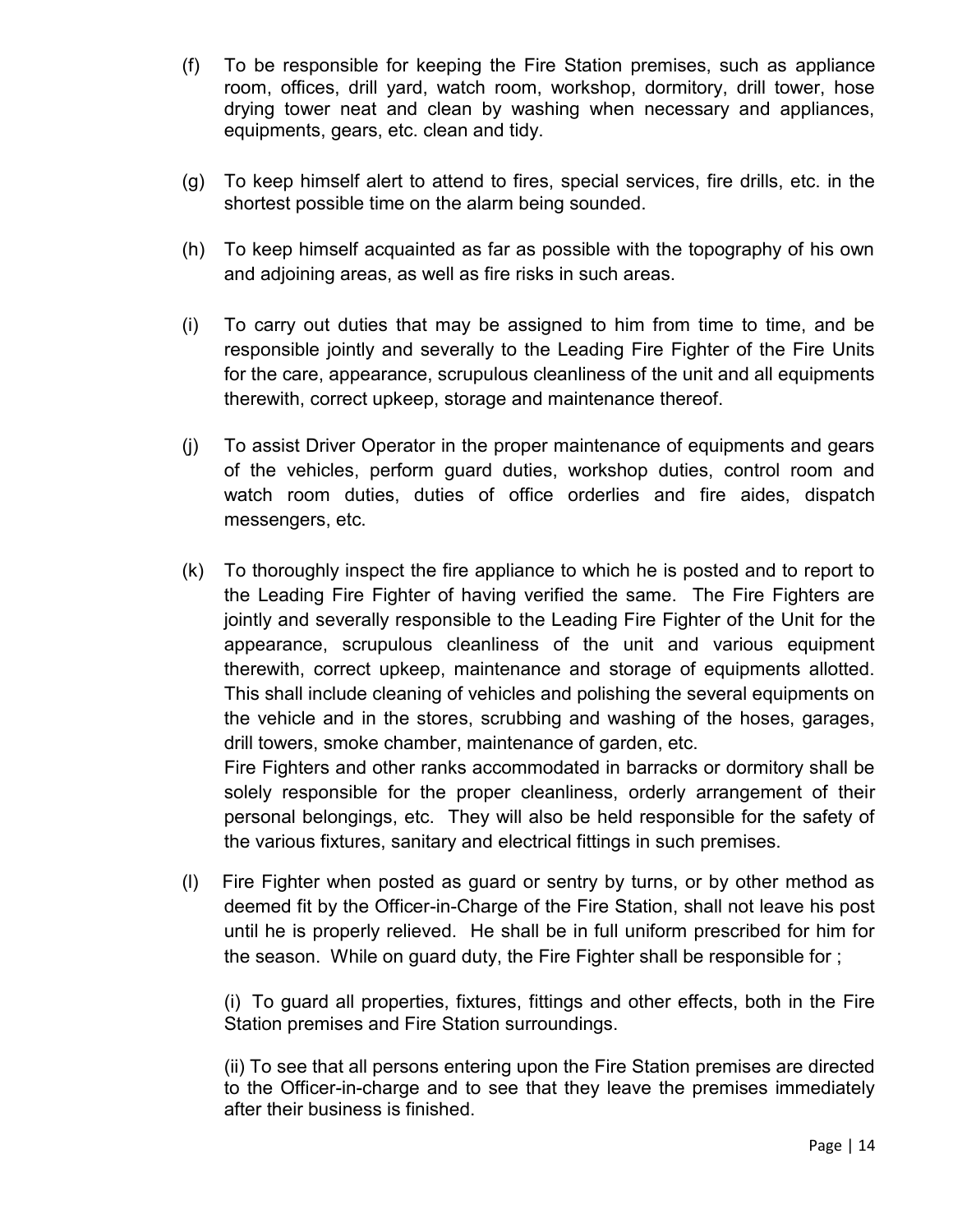(iii) To be aware and remain alert at all times.

(iv) To control the movements of incoming and outgoing vehicles to avoid accidents.

(v) To watch the garden and plants in station grounds.

(m) In addition to the above, a Fire Fighter shall perform any legal duty, in the interest of the Fire & Emergency Service, when ordered by appropriate authority.

### **9. WATCH ROOM OPERATOR**:

- (a) To be available at the Fire Station to which he is posted, while on duty.
- (b) To obey implicitly orders of his superiors and exact the strictest obedience and civility from those serving under him.
- (c) While taking over charge, which should be at least 10 minutes before the schedule for change over, he shall be responsible to acquaint himself with all matters current and pending of operational and administrative importance. He shall also be responsible to check the Fire Station clock and the telephone connections with other Fire Stations.
- (d) It shall be his duty to maintain the Fire Station occurrence book up-to-date at all times in the prescribed form as may be laid down.
- (e) He shall be prompt in receipt and transmission of calls of fires, other emergencies, etc., reporting the same to the officers and men by the alarm system installed at the Fire Station and to the area control room as well as to other Fire Stations or Essential Services, as the case may be. In such cases, he shall keep record of movement of vehicles, officers and men regarding messages thereof, etc. in the occurrence book.
- (f) He shall remain alert throughout watch period and shall not leave the place of duty for any purpose whatsoever on any account, however brief the absence may be, without first obtaining a suitable relief. He shall, in such cases, make an entry in the occurrence book of his being relieved for that period.
- (g) He shall not allow any unauthorized person to enter the watch room.
- (h) He shall be in proper uniform.
- (i) He shall be responsible for the maintenance of record of movements of staff, appliances and equipments and be responsible for maintaining a disposition board of appliances and men.
- (j) He shall execute such other duties as may be entrusted to him from time to time by his superiors for the efficient administration of the Fire Station such as maintenance of records and registers.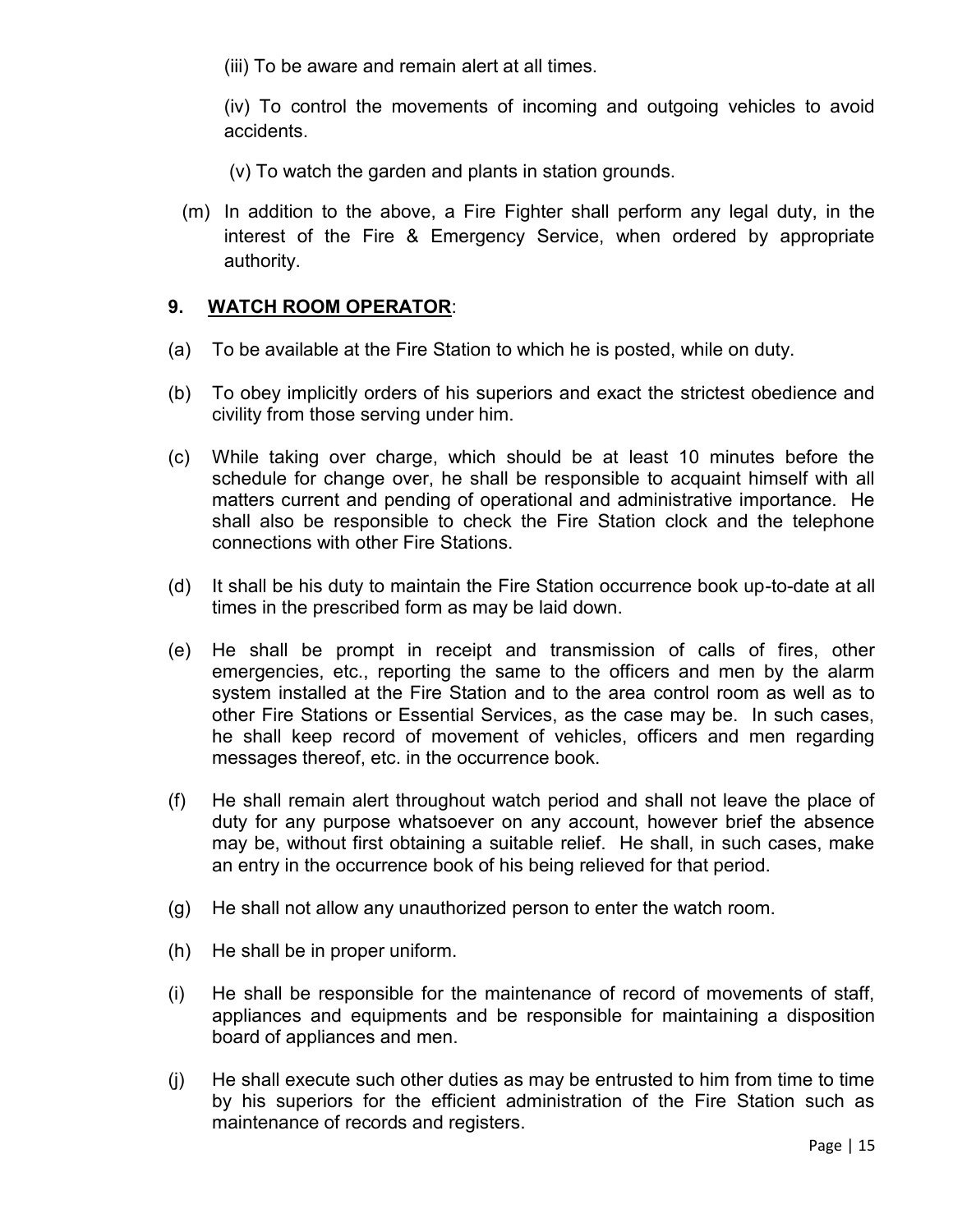# **General duty:**

All the Operational staff shall be a part for fitness, alertness and suppleness of action and shall undergo squads, physical and fire drills, etc.

### (**iii**) **PROCEDURE FOLLOWED IN THE DECISION MAKING PROCESS INCLUDING CHANNELS OF SUPERVISION AND ACCOUNTABILITY:**

The procedure followed in decision making is as per the standard norms of the Government. All our proposals are sent to the Home Department, who in turn submit to the Chief Secretary for the approval of the Home Minister and Chief Minister. Major policy decisions are made by the Cabinet in accordance with the Rules of Business.

### **(iv) NORMS SET BY IT FOR THE DISCHARGE OF ITS FUNCTIONS:**

All our activities are disposed of as per Rules of Business of the Government of Goa.

# **(v) RULES, REGULATIONS, INSTRUCTIONS, MANUALS AND RECORDS HELD BY IT OR UNDER ITS CONTROL OR USED BY ITS EMPLOYEES FOR DISCHARGING ITS FUNCTIONS:**

| No.     | SI. Name of the Act,<br>rules,                                                              | regulations, etc.   Brief gist of the contents                                                                                                                                                                                                                                                      | Reference No. if any                                                                                                                                      | <b>Remarks</b>                                                 |
|---------|---------------------------------------------------------------------------------------------|-----------------------------------------------------------------------------------------------------------------------------------------------------------------------------------------------------------------------------------------------------------------------------------------------------|-----------------------------------------------------------------------------------------------------------------------------------------------------------|----------------------------------------------------------------|
| $1_{-}$ | l∏he Goa DamanlMaintenance<br>Diu<br>and                                                    | of<br><b>Fire</b><br>Fire Force, Appointment of<br>Force Act, 1986 Members of Fire Force,<br>Issue of Certificates to<br>Members of Fire Force,<br>Powers of Government/<br>Director at the site of<br>$\parallel$ fire, Acquisition of Fire<br> Fighting<br>Property,<br>∥imposing Penalties, etc. | Notification No.7-26-<br>86/LA dated 21.10.1986 available<br>published in the Official department Website<br>Gazette Series I No. 31<br>dated 30.10.1986. | Notifications<br>/Acts<br><sub>on</sub><br>www.dfes.goa.gov.in |
| 2.      | Goa State Minor<br>lThe<br>Fire<br>Subordinate<br>Service<br>(Discipline<br>Appeal)<br>1989 | and<br>Major<br>Force penalties, Procedure to<br>be followed for imposing<br>penalties, Procedure for<br>and Appeal and Appellate<br>Rules, Authorities<br>and<br>  procedure<br>be<br>to<br><b>followed</b><br>for<br>limplementation<br>of<br>penalties.                                          | Notification No. 3/7/85-<br>$\ HD(G)$ dated 28.03.1989,<br>published in the Official<br>Gazette, (Extraordinary)<br>Series 1 No. 29 dated<br>20.10.1989   |                                                                |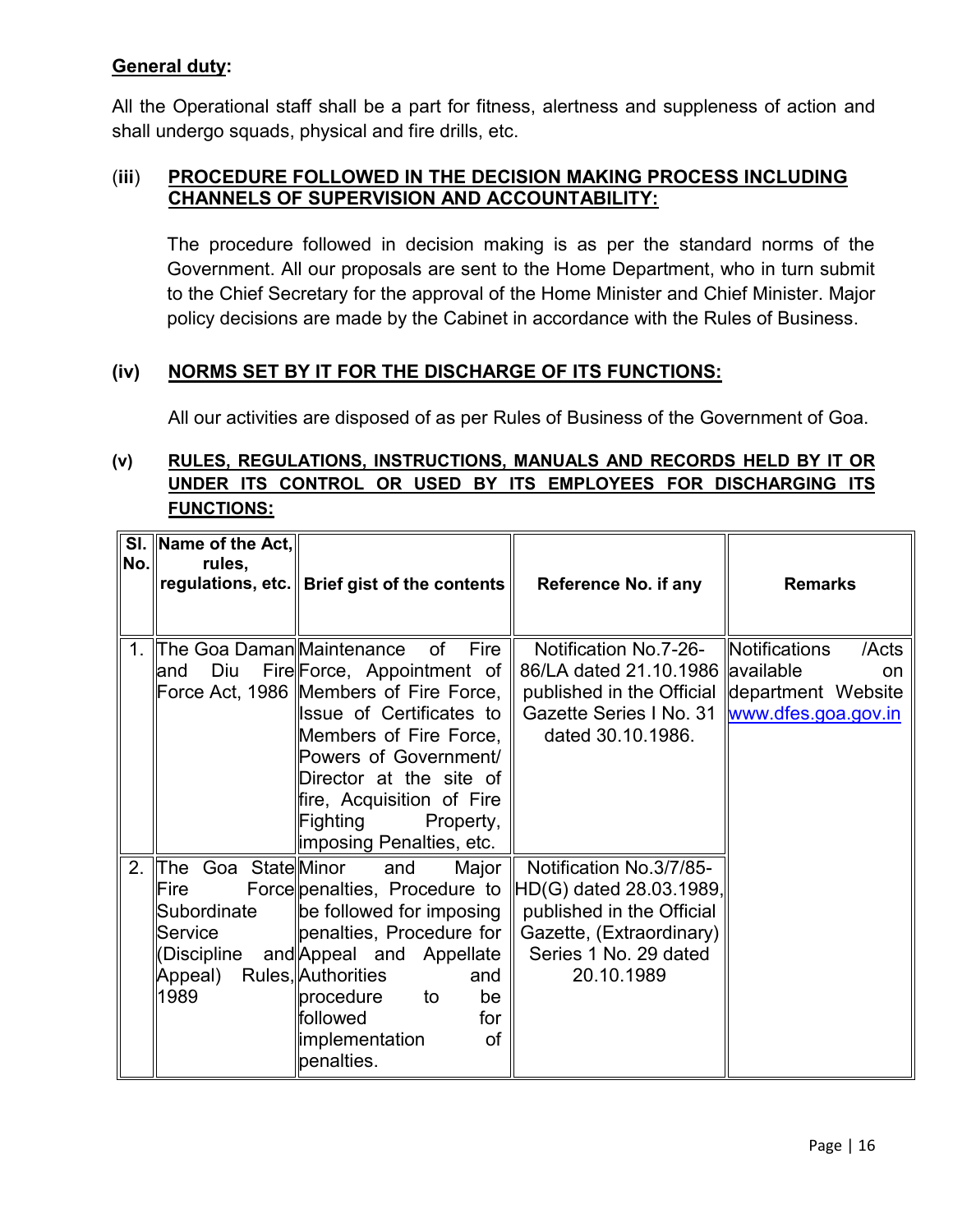| 3. | The Goa State Constitution, |                                                      | Notification No. 3/7/85-             |  |
|----|-----------------------------|------------------------------------------------------|--------------------------------------|--|
|    | Fire                        | Force Appointments<br>and                            | HD(G) dated                          |  |
|    | <b>Rules, 1997</b>          | Training,<br>of<br>Method                            | $\vert$ 14.4.1997, published in      |  |
|    |                             | appointment, Appointing                              | the Official Gazette,                |  |
|    |                             | Authority, Powers and                                | Series I dated                       |  |
|    |                             | duties,<br><b>Articles</b><br>of                     | 21.07.1997.                          |  |
|    |                             |                                                      |                                      |  |
|    |                             | clothing and equipment,                              |                                      |  |
|    |                             | Badges<br>of<br>ranks,                               | <b>Goa State Fire Force</b>          |  |
|    |                             | Recruitment Rules, List                              | (Amendment) Rules,                   |  |
|    |                             | of places and trades for                             | 2009.                                |  |
|    |                             | which<br>objection<br>no                             |                                      |  |
|    |                             | certificate from the Fire                            |                                      |  |
|    |                             | Service is necessary,                                |                                      |  |
|    |                             | Rates to be charged for                              |                                      |  |
|    |                             | services of all types                                |                                      |  |
|    |                             | beyond the<br>limits of                              |                                      |  |
|    |                             | jurisdiction, etc.                                   |                                      |  |
|    | Order                       | NO. Scheme for grant of Published in the Official    |                                      |  |
|    | $3/6/90-HD(G)$              | Rewards<br>Awards/                                   | to ∥Gazette Series I No. 14          |  |
| 4. | <b>dated</b>                | Fire Service Personnel                               | dated 03.07.1997.                    |  |
|    | 28.05.1997                  |                                                      |                                      |  |
|    |                             |                                                      |                                      |  |
|    |                             |                                                      |                                      |  |
|    |                             |                                                      |                                      |  |
| 5. |                             | Notification No. Grant of Chief Minister's Published | Official<br>in                       |  |
|    | 3/3/98-HD(G)                | Fire Service Medal on Gazette, Series I No. 53       |                                      |  |
|    | dated                       | the occasion of Goaldated                            | 31.03.2000                           |  |
|    | 28.03.2000                  | Liberation Day                                       | kExtraordinary No. 4)                |  |
| 6. | Notification No. Fire       | preventive Published                                 | $\overline{\mathsf{in}}$<br>Official |  |
|    | $3/5/97-HD(G)$              | measures to be adopted Cazette, Series I No. 39      |                                      |  |
|    | Part/3934; datedin          | the                                                  | dated 26.12.2014                     |  |
|    | 17.12.2014                  | Buildings/Premises and                               |                                      |  |
|    |                             | <b>Establishments</b><br>like                        |                                      |  |
|    |                             | Commercial,<br>Industrial                            |                                      |  |
|    |                             | and High rise building                               |                                      |  |
|    |                             |                                                      |                                      |  |
| 7. |                             | Notification No. Grant of ex-gratia lump             | Published<br>Official<br>in          |  |
|    |                             | $3/4/2014$ -HD(G) sum amount in the case             | Gazette, Series I No. 45             |  |
|    | /291                        | dated of disability in service to                    | dated 05.02.2015                     |  |
|    | 27.01.2015                  | Fire<br>and<br>Emergency                             |                                      |  |
|    |                             | Personnel<br><b>Services</b>                         |                                      |  |
|    |                             | Scheme 2014.                                         |                                      |  |
| 8. |                             | Notification No. The Goa State<br>Fire               | Official<br>Published<br>in          |  |
|    | 3/7/85-HD                   | $(G)/$ Force<br>Subordinate                          | Gazette, Series I No. 29             |  |
|    | 3072                        | dated Service (Discipline and                        | dated<br>15.10.2015                  |  |
|    | 08.10.2015                  | Appeal)<br>(First                                    | delegating powers to the             |  |
|    |                             | Amendment)<br>Rules,                                 | Dy. Director (Fire), DO,             |  |
|    |                             | 2015                                                 | ADO for imposing minor               |  |
|    |                             |                                                      | penalties to Group "C"               |  |
|    |                             |                                                      | employees.                           |  |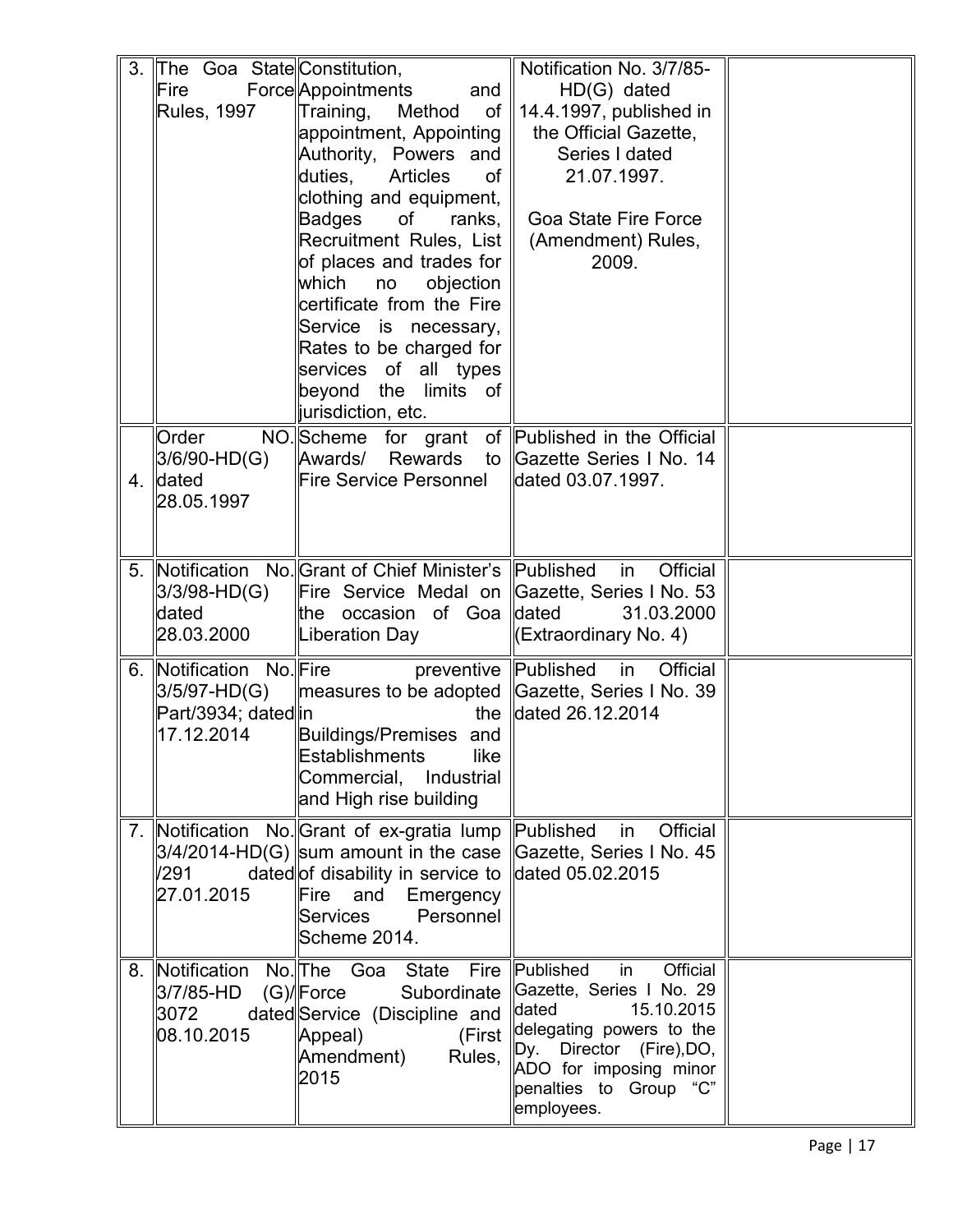| 9. Notification No. Amendment |                                                               | to Published in Official                                           |
|-------------------------------|---------------------------------------------------------------|--------------------------------------------------------------------|
|                               |                                                               | 3/5/97-HD(G)/   Notification No. 3/5/97-   Gazette, Series I No. 8 |
|                               | Part/1485 dated;  HD(G) Part/3934 dated;   dated; 24.05.2018. |                                                                    |
|                               | 17.05.2018.   17.12.2014 under Sub-                           |                                                                    |
|                               | Section (1) of Section                                        |                                                                    |
|                               | Notification No. 13 of the Goa, Daman                         | Published in Official                                              |
|                               |                                                               | 3/5/97-HD(G)/   and Diu Fire Force Act,   Gazette, Series I No. 13 |
| Part/1934 dated;  1986.       |                                                               | dated; 29.06.2018.                                                 |
| 28.06.2018.                   |                                                               |                                                                    |
|                               |                                                               |                                                                    |

# **(vi) A STATEMENT OF THE CATEGORIES OF DOCUMENTS THAT ARE HELD BY IT OR UNDER ITS CONTROL**:

Fire Reports prepared after Fire incidents are investigated and issued at various levels in the department depending upon gravity of the case. Copies of these reports are retained in the respective office.

# **(vii) THE PARTICULARS OF ANY ARRANGEMENT THAT EXISTS FOR CONSULTATION WITH, OR REPRESENTATION BY, THE MEMBER OF THE PUBLIC IN RELATION TO THE FORMULATION OF ITS POLICY OR IMPLEMENTATION THEREOF :**

Not Applicable

**(viii) A STATEMENT OF THE BOARDS, COUNCILS, COMMITTEES AND OTHER BODIES CONSISTING OF TWO OR MORE PERSONS CONSTITUTED AS ITS PART OR FOR THE PURPOSE OF ITS ADVISE, AND AS TO WHETHER MEETING OF THOSE BOARDS, COUNCILS, COMMITTEES AND OTHER BODIES ARE OPEN TO THE PUBLIC, OR THE MINUTES OF SUCH MEETINGS ARE ACCESSIBLE FOR PUBLIC :** 

Not Applicable

# **(ix) A DIRECTORY OF OFFICERS AND EMPLOYEES:**

| <b>Name</b>                           | <b>Designation</b>                           | <b>Office Tel/ Mobile</b><br>No.                   | Fax No  | <b>E-mail Address</b>   |
|---------------------------------------|----------------------------------------------|----------------------------------------------------|---------|-------------------------|
| <b>Shri. Ashok Menon</b>              | <b>Director</b>                              | 2227616, 2225500<br>2423101, 2425101<br>9763717044 | 2226100 | dir-fire.goa@nic.in     |
| Shri. Nitin V. Raikar                 | Deputy Director (Fire)<br>South Zone, Margao | 2714600, 2715825<br>9763717052                     | 2422958 | ddf-fire.goa@nic.in     |
| <b>Shri Alexio Vaz</b>                | <b>Deputy Director</b><br>(Admn.)            | 2225500, 2425101<br>2423101                        | 2422958 | adm-<br>fire.goa@nic.in |
| Shri. Rajendra A.<br><b>Haldankar</b> | Divisional Officer,<br>Central Zone, Ponda   | 2312044, 2315863<br>9763717051                     | 2714600 | do-fire.goa@nic.in      |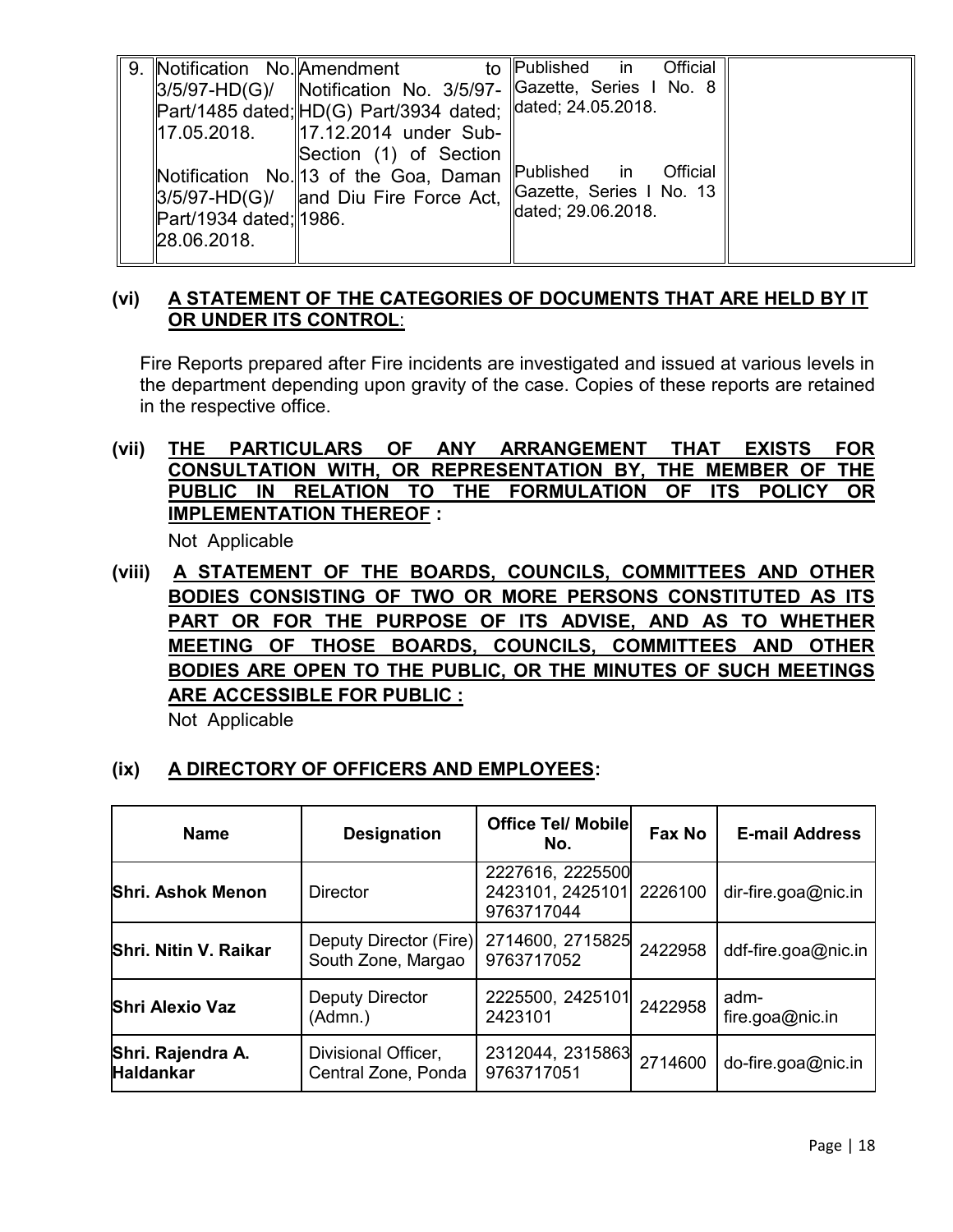| Shri.John Veracruz                                                                                          | Asst. Accounts<br>Officer                                                            | 2225500, 2423101               | 2422958 | aao-fire.goa@nic.in       |
|-------------------------------------------------------------------------------------------------------------|--------------------------------------------------------------------------------------|--------------------------------|---------|---------------------------|
| Shri Ajit K. Kamat                                                                                          | <b>Asstt. Divisional</b><br>Officer (Offg.)<br>North Zone, Panaji                    | 2225500, 2425101<br>9763717053 | 2422958 | adonz-<br>fire.goa@nic.in |
| Shri Shrikrishna. R.<br>Parrikar                                                                            | Station Fire Officer/<br>Officer- in-charge<br>(Motor Transport) and<br>Store-I& II. | 2225500, 2423101<br>8308846757 | 2422958 | mt-fire.goa@nic.in        |
| <b>Shri Namdev Parwar</b>                                                                                   | <b>Station Fire Officer/</b><br>Officer- in-charge<br><b>Fire Station Pernem</b>     | 2201201, 2201393<br>8308846751 | 2201201 | per-fire.goa@nic.in       |
| <b>Shri Herculano Gil</b><br>Souza                                                                          | Station Fire Officer/<br>Officer-in-charge,<br>Panaji Fire Station                   | 2225500, 2423101<br>9763717057 | 2422958 | pnj-fire.goa@nic.in       |
| Shri Bosco Ferrao                                                                                           | Station Fire Officer/<br>Officer-in-Charge<br><b>Mapusa Fire Station</b>             | 2262900, 2263354<br>9763717054 | 2262900 | map-fire.goa@nic.in       |
| <b>Shri Francisco Mendes</b>                                                                                | Station Fire Officer/<br>Officer-in-charge,<br>Fire Station Vasco.                   | 2513840, 2519068<br>9763717056 | 2513840 | vas-fire.goa@nic.in       |
| Shri Andrew R. Lobo                                                                                         | Station Fire Officer/<br>Officer-in-charge,<br><b>Fire Station Pilerne</b>           | 2407100, 2407101<br>9763717061 | 2407101 | pil-fire.goa@nic.in       |
| <b>Shri Deelip Gawas</b>                                                                                    | Station Fire Officer/<br>Officer-in-charge,<br>(Fire Force<br>Headquarters)          | 2225500, 2423101<br>8308846750 | 2422958 | hq-fire.goa@nic.in        |
| <b>Shri Shailesh Gawade</b>                                                                                 | Station Fire Officer/<br>Officer-in-charge,<br>Fire Station Margao                   | 2714600, 2715825<br>8308846749 | 2714600 | mrg-fire.goa@nic.in       |
| Station Fire Officer/<br>Officer-in-charge,<br><b>Shri Rahul Dessai</b><br><b>Fire Station</b><br>Curchorem |                                                                                      | 2650306, 2650301<br>8308846752 | 2650306 | cur-fire.goa@nic.in       |
| <b>Shri Ravindranath</b><br>Pednekar                                                                        | Sub-Officer/<br>Officer-in-charge,<br><b>Fire Station Canacona</b>                   | 2633500, 2633311<br>8308846746 | 2633311 | can-fire.goa@nic.in       |
| <b>Shri Damodar</b><br><b>Zambaulikar</b>                                                                   | Sub-Officer/<br>Officer-in-charge,<br><b>Fire Station Verna</b>                      | 2887721,<br>9763717049         | 2887085 | vrn-fire.goa@nic.in       |
| Shri Sushil Moraskar                                                                                        | Station Fire Officer/<br>Officer-in-charge,<br><b>Fire Station Ponda</b>             | 2312044, 2315863<br>8308846759 | 2312044 | pnd-fire.goa@nic.in       |
| Station Fire Officer/<br><b>Shri Santosh S. Gawas</b><br>Officer-in-charge,<br>Fire Station Valpoi          |                                                                                      | 2374444.<br>8308846753         | 2374444 | vap-fire.goa@nic.in       |
| <b>Shri Shripad Gawas</b>                                                                                   | Station Fire Officer/<br>Officer-in-charge,<br><b>Fire Station Bicholim</b>          | 2362100, 2361397<br>9763717047 | 2362100 | bic-fire.goa@nic.in       |
| <b>Shri Namdev</b><br>Dhargalkar                                                                            | Station Fire Officer/<br>Officer-in-charge,<br>Fire Station Old Goa                  | 2285344<br>8308846744          | 2285344 | olg-fire.goa@nic.in       |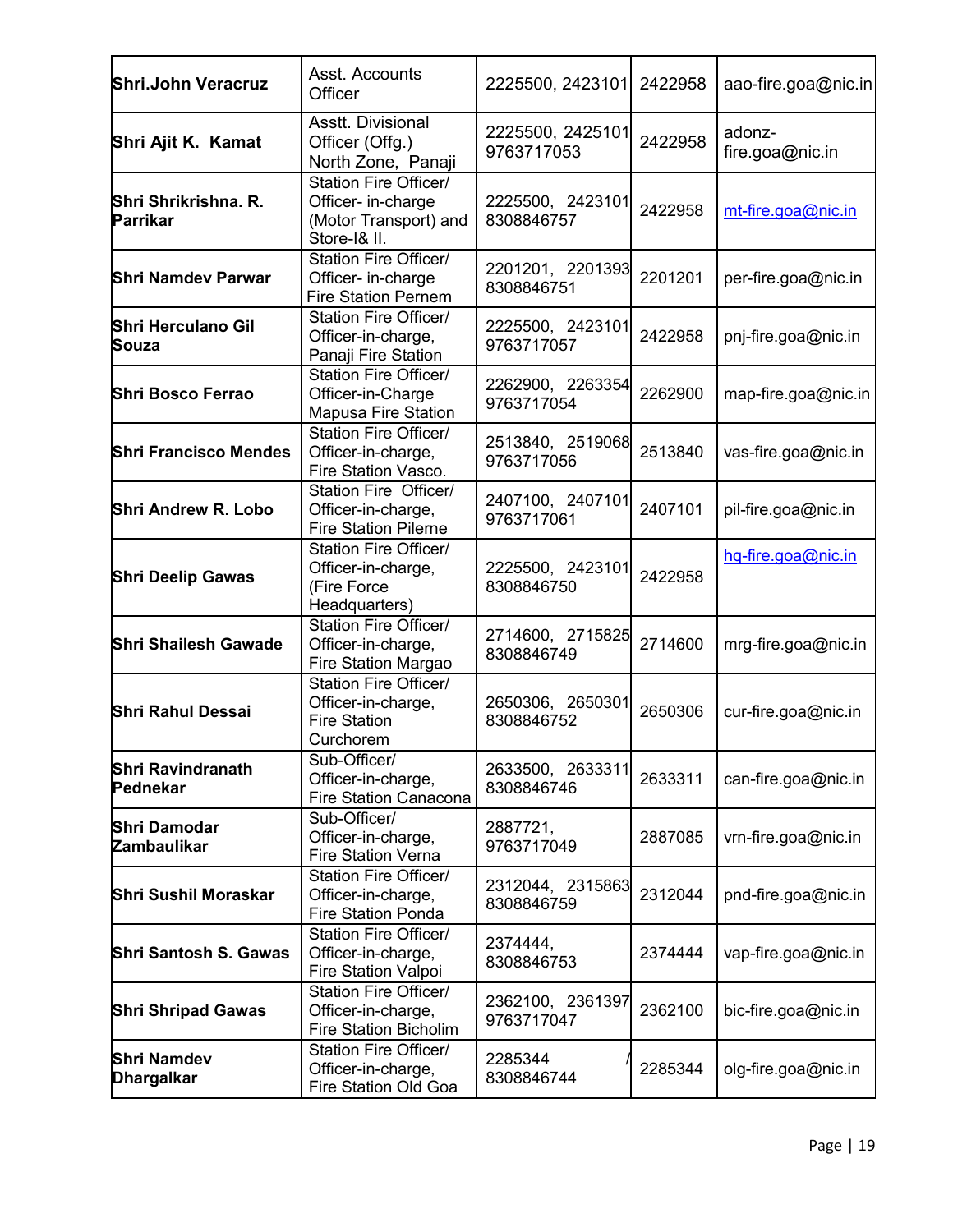| <b>Shri Rupesh Sawant</b> | Station Fire Officer/<br><b>Fire Station Kundaim</b>                | 2395455/<br>8308846747         | 2395455 | kfs-fire.goa@nic.in                       |
|---------------------------|---------------------------------------------------------------------|--------------------------------|---------|-------------------------------------------|
| Shri Neelesh Fernandes    | <b>Station Fire Officer</b><br>(Fire Prevention &<br>Communication) | 2225500, 2423101<br>9763717055 | 2422958 | fp-fire.goa@nic.in<br>cnt-fire.goa@nic.in |
| <b>Shri Ravi Naik</b>     | <b>Station Fire Officer</b><br>(Training)                           | 2225500, 2423101<br>8308846740 | 2422958 | trg-fire.goa@nic.in                       |
| <b>Shri Ravi Naik</b>     | <b>Station Fire Officer</b><br>(Yard)                               | 2225500, 2423101<br>8308846740 | 2422958 | Yard-fire.goa@nic.in                      |

- **(x) THE MONTHLY REMUNERATION RECEIVED BY EACH OF ITS OFFICERS AND EMPLOYEES, INCLUDING THE SYSTEM OF COMPENSATION AS PROVIDED IN ITS REGULATIONS** : *(link)*
- **(xi) THE BUDGET ALLOCATED TO EACH OF ITS AGENCY, INDICATING THE PARTICULARS OF ALL PLANS, PROPOSED EXPENDITURE AND REPORTS ON THE DISBURSEMENT MADE:**

#### **NON-PLAN BUDGET**

**(Rs. In Lakhs)** 

| <b>Major</b> head                       | <b>Sanctioned</b><br><b>Budget</b><br>2020-21 | <b>Budget</b><br>estimate<br>2019-2020 | <b>Revised</b><br><b>Estimate</b><br>2019-20 | Expenditure for<br>last<br>the<br><b>vear</b><br>2019-20 |
|-----------------------------------------|-----------------------------------------------|----------------------------------------|----------------------------------------------|----------------------------------------------------------|
| Other Administrative<br>Services (2070) | 2560.50                                       | 2276.50                                | 2125.50                                      | 1885.94                                                  |

#### **PLAN BUDGET**

**(Rs. In Lakhs)** 

| <b>Major</b> head                                                                               | <b>Sanctioned</b><br><b>Budget</b><br>2020-21 | <b>Budget</b><br>estimate<br>2019-2020 | <b>Revised</b><br><b>Estimate</b><br>2019-2020 | <b>Expenditure for</b><br>last<br>the<br>year<br>2019-2020 |
|-------------------------------------------------------------------------------------------------|-----------------------------------------------|----------------------------------------|------------------------------------------------|------------------------------------------------------------|
| Other Administrative<br>Services (2070)                                                         | 2427.60                                       | 2145.00                                | 2582.00                                        | 2430.17                                                    |
| Capital<br>Outlay<br>on<br>Public Works (4059)<br>01-Construction<br>of<br><b>Fire Stations</b> | 3000.00                                       | 2940.93                                | 3340.93                                        | 172.31                                                     |
| Capital<br>Outlay<br><sub>on</sub><br>Other Administrative<br>Services (4070)                   | 1050.00                                       | 600.00                                 | 675.00                                         | 459.60                                                     |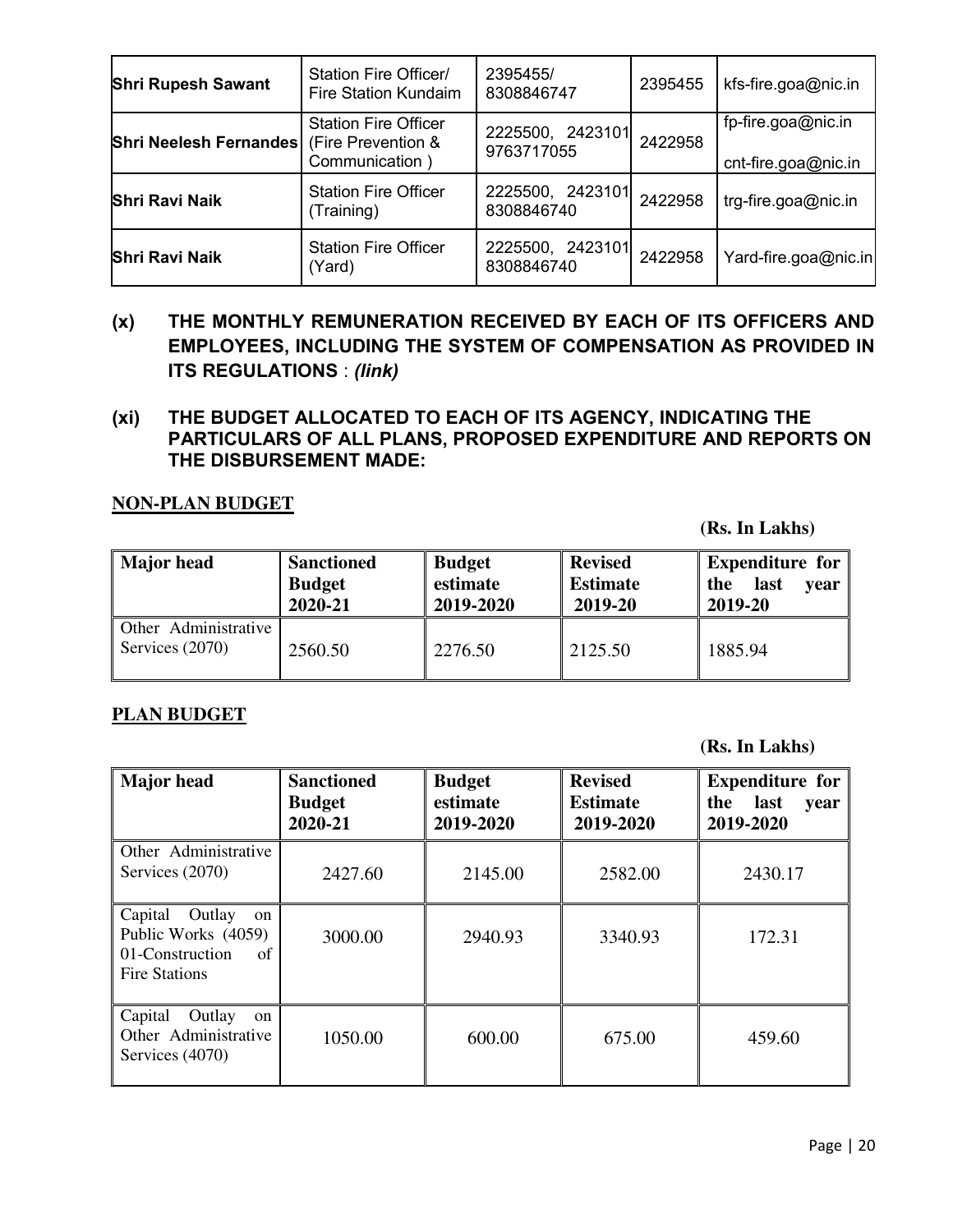# **(xii) THE MANNER OF EXECUTION OF SUBSIDY PROGRAMMES, INCLUDING THE AMOUNTS ALLOCATED AND THE DETAILS OF BENEFICIARIES OF SUCH PROGRAMMES :**

Not Applicable

# **(xiii) PARTICULARS OF RECIPIENTS OF CONCESSIONS, PERMITS OR AUHTHORIZATIONS GRANTED BY IT :**

Not Applicable

# **(xiv) DETAILS IN RESPECT OF THE INFORMATION, AVAILABLE TO OR HELD BY IT, REDUCED IN AN ELECTRONIC FORM :**

Not Applicable

# **(xv) THE PARTICULARS OF FACILITIES AVAILABLE TO CITIZENS FOR OBTAINING INFORMATION, INCLUDING THE WORKING HOURS OF A LIBRARY OR READING ROOM, IF MAINTAINED FOR PUBLIC USE :**

**Facilities available for obtaining information** 

| SI. No.                | <b>Facility available</b>     | <b>Nature of information</b>                                                                                              | <b>Working hours</b>       |
|------------------------|-------------------------------|---------------------------------------------------------------------------------------------------------------------------|----------------------------|
| Information<br>counter | <b>Nil</b>                    |                                                                                                                           |                            |
| Web-site               | Yes.<br>www.dfes.goa.gov.in   |                                                                                                                           |                            |
| Library                | No                            |                                                                                                                           |                            |
| Notice Board           | Notices displayed recruitment | Notices,<br>Tender<br>direct<br><b>vacancies</b><br>to<br>and<br>any<br>$\parallel$ information for<br>generall<br>public | Throughout office<br>hours |

# **(xvi) THE NAMES, DESIGNATIONS AND OTHER PARTICULARS OF PUBLIC INFORMATION OFFICERS :**

| S. | Designation of<br>the Officer<br>$\vert$ No. $\vert\vert$ designated as<br><b>PIO</b> | ∥Postal address∥Telephone∥ <sub>►</sub> | No.      | <b>E-Mail address</b> | <b>Demarcation of</b><br>area/activities, if<br>$\parallel$ more than one PIO is $\parallel$<br>there |
|----|---------------------------------------------------------------------------------------|-----------------------------------------|----------|-----------------------|-------------------------------------------------------------------------------------------------------|
|    | Deputy Director                                                                       | Directorate of                          | 2425101/ | adm-                  | Public<br><b>IState</b>                                                                               |
|    | (Admn.)                                                                               | Fire and                                | 2225500  |                       | fire.goa@nic.in   Information Officer (for                                                            |
|    |                                                                                       | Emergency                               |          |                       | of<br>offices<br>lall                                                                                 |
|    |                                                                                       | Services, St.                           |          |                       | Administration/,                                                                                      |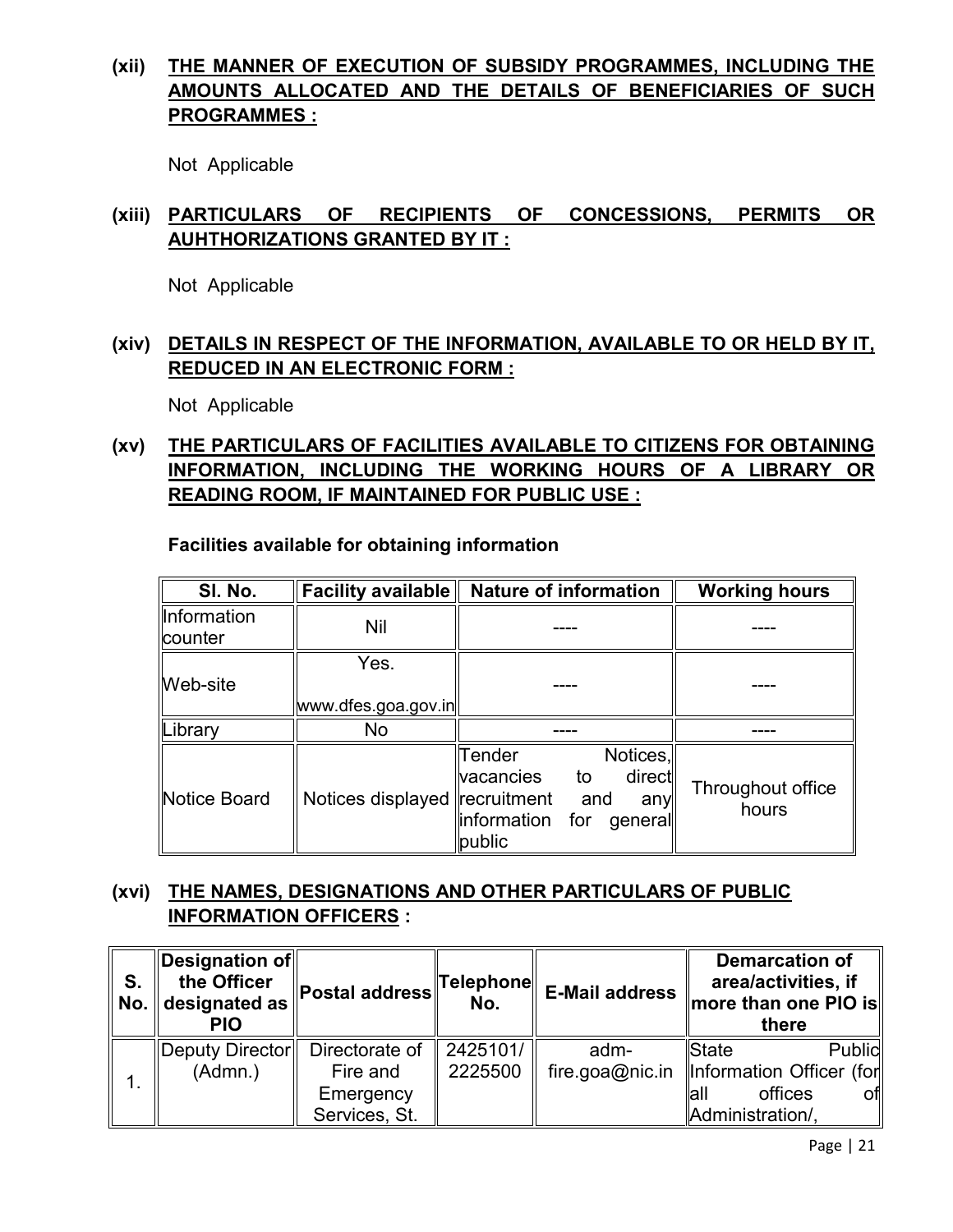|    |                                                   | Inez, Panaji,<br>Goa.                                                                                                                                                 |                     |                           | <b>Establishment</b><br>and<br>Section<br><b>Accounts</b><br>under the Directorate<br>of Fire and Emergency<br>Services)                                                              |
|----|---------------------------------------------------|-----------------------------------------------------------------------------------------------------------------------------------------------------------------------|---------------------|---------------------------|---------------------------------------------------------------------------------------------------------------------------------------------------------------------------------------|
| 2. | Deputy Director Directorate<br>(Fire)             | of<br>and<br>Fire<br>Emergency<br>Services, South<br>Zone, Aquem,<br>Margao, Goa                                                                                      | 2714600<br>2715825  | ddf-<br>fire.goa@nic.in   | State<br>Public<br>Information<br>Officer<br>(for the South Zone $\parallel$<br>having<br>jurisdiction<br> over Margao, Verna,∥<br>Curchorem<br>and<br>Fire<br>Canacona<br>Stations). |
| 3. | <b>Divisional</b><br>Officer                      | <b>Directorate</b><br>ofl<br>Fire<br>and<br>Emergency<br>Services, Central<br>Zone,<br><b>Nearl</b><br>Almeida<br><b>High</b><br>School,<br>Varkhande,<br>Ponda, Goa. | 2312044<br>2315863  | do-<br>fire.goa@nic.in    | State<br>Public<br>Information<br>Officer<br>(for the Central Zone<br>$\ $ having jurisdiction<br>over Ponda, Bicholim,<br>Old-Goa,<br>Kundaim<br>Valpoi<br>Fire<br>and<br>Stations). |
| 4. | Assistant<br><b>Divisional</b><br>Officer (Offg.) | Directorate of<br>Fire and<br>Emergency<br>Services, North<br>Zone, St.Inez,<br>Panaji, Goa.                                                                          | 2425101/<br>2225500 | adonz-<br>fire.goa@nic.in | <b>State</b><br>Public<br>Information<br>Officer<br>(for North Zone having<br><b>jurisdiction</b><br>over<br>Panaji,<br>Mapusa,<br>Pernem, Vasco and<br>Pilerne Fire Stations).       |

# **List of Assistant Public Information Officers**

| S.<br>No. | <b>Designation of</b><br>the Officer<br>designated as<br><b>APIO</b> | <b>Postal</b><br>address | <b>Telephone</b><br>No. | E-Mail address | <b>Demarcation of</b><br>area/activities, if<br>more than one PIO<br>is there |
|-----------|----------------------------------------------------------------------|--------------------------|-------------------------|----------------|-------------------------------------------------------------------------------|
|           | <b>Office</b>                                                        | Directorate of           | 2425101/                | <b>Nil</b>     | lFor<br>Administration/                                                       |
|           | Superintendent,                                                      | Fire and                 | 2225500                 |                | Establishment<br>andl                                                         |
|           |                                                                      | Emergency                |                         |                | Section<br>llAccounts                                                         |
|           | State Assistant                                                      | Services, St.            |                         |                | under the Directorate                                                         |
|           | $\blacksquare$ Public                                                | Inez, Panaji,            |                         |                | Fire<br>andl<br>Юt                                                            |
|           | Information                                                          | Goa.                     |                         |                | <b>Emergency Services,</b>                                                    |
|           | Officer                                                              |                          |                         |                | St. Inez, Panaji.                                                             |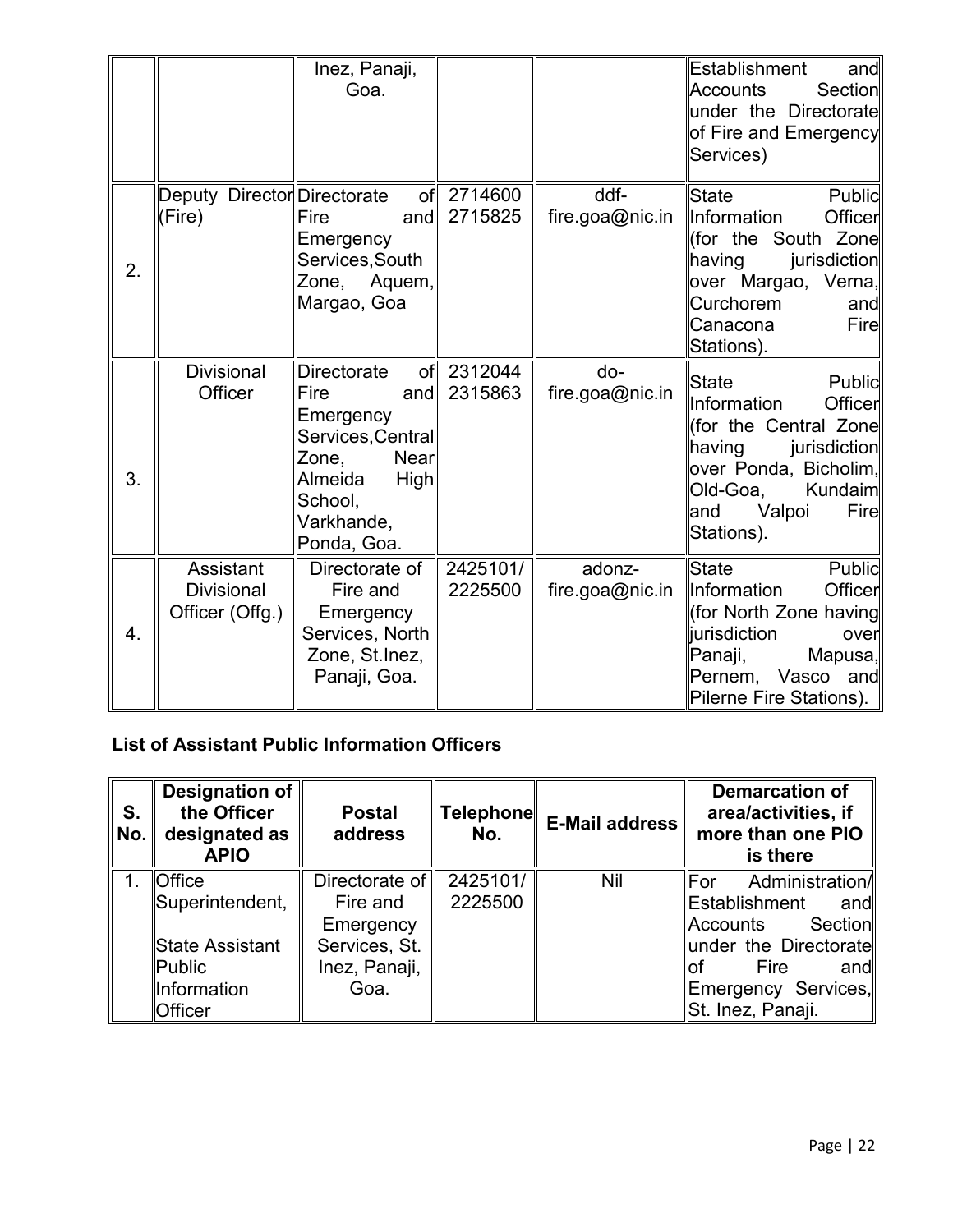| 2. | Station Fire<br>Officer/Officer-In-<br>Charge, Fire<br>Station Margao,<br><b>State Assistant</b><br>Public<br>Information<br><b>Officer</b>         | Directorate of I<br>Fire and<br>Emergency<br>Services,<br>South Zone,<br>Aquem,<br>Margao, Goa                                     | 2714600<br>2715825  | dfsm-<br>fire.gov@nic.in | For<br>South<br>Zone<br>jurisdiction<br>having<br>over Margao, Verna,∥<br>Curchorem<br>and<br>Fire<br>Canacona<br>Stations.                             |
|----|-----------------------------------------------------------------------------------------------------------------------------------------------------|------------------------------------------------------------------------------------------------------------------------------------|---------------------|--------------------------|---------------------------------------------------------------------------------------------------------------------------------------------------------|
| 3. | Station Fire<br>Officer/Officer-In- Fire<br>Charge, Fire<br><b>Station Ponda</b><br><b>State Assistant</b><br>Public<br>Information<br>Officer.     | Directorate<br>ofl<br>andl<br>Emergency<br>Services,<br>Central Zone,<br>Near Almeida<br>High School,<br>Varkhande,<br>Ponda, Goa. | 2312044<br>2315863  | cfsp-<br>fire.gov@nic.in | For Central Zone<br>having jurisdiction<br>over Ponda,<br>Bicholim, Old-Goa,<br>Kundaim and Valpoi<br><b>Fire Stations</b>                              |
| 4. | <b>Station Fire</b><br>Officer/Officer-In-<br>Charge, Fire<br>Force<br>Headquarters,<br><b>State Assistant</b><br>Public<br>Information<br>Officer. | Directorate<br>of<br>Fire<br>and<br>Emergency<br>Services, Fire<br>HQs<br>Force<br>St. Inez,<br>Panaji, Goa.                       | 2425101/<br>2225500 | hq-<br>fire.gov@nic.in   | <b>For</b><br><b>North</b><br>Zone<br>Jurisdiction<br>having<br>over Panaji, Mapusa,∥<br>Pernem , Vasco and<br>Pilerne Fire<br>Station<br>lurisdiction. |

# **First Appellate Authority within the Department**

| S.<br>No. | Designation of the officer<br>designated as First<br><b>Appellate Authority</b> | <b>Postal address</b>                                                    | ∥Telephone∥<br>No. | <b>E-Mail address</b>                |
|-----------|---------------------------------------------------------------------------------|--------------------------------------------------------------------------|--------------------|--------------------------------------|
|           | Director, Fire and<br><b>Emergency Services</b>                                 | Directorate of Fire $\&$<br>Emergency Services,<br>St. Inez, Panaji, Goa | 2227616<br>2225500 | $\left  \right $ dir-fire.goa@nic.in |

# **(xvii) SUCH OTHER INFORMATION MAY BE PRESCRIBED :**

**1. The following officials of this Directorate are designated as Public Grievances Officers :** 

| SI.<br>No. | <b>Public Grievance Officer</b>               | <b>Role/Responsibility</b>                                                                                                   |
|------------|-----------------------------------------------|------------------------------------------------------------------------------------------------------------------------------|
|            | Deputy Director (Fire),<br>South Zone, Margao | Public Grievances relating to South Zone<br>having jurisdiction over Margao, Verna,<br>Curchorem and Canacona Fire Stations. |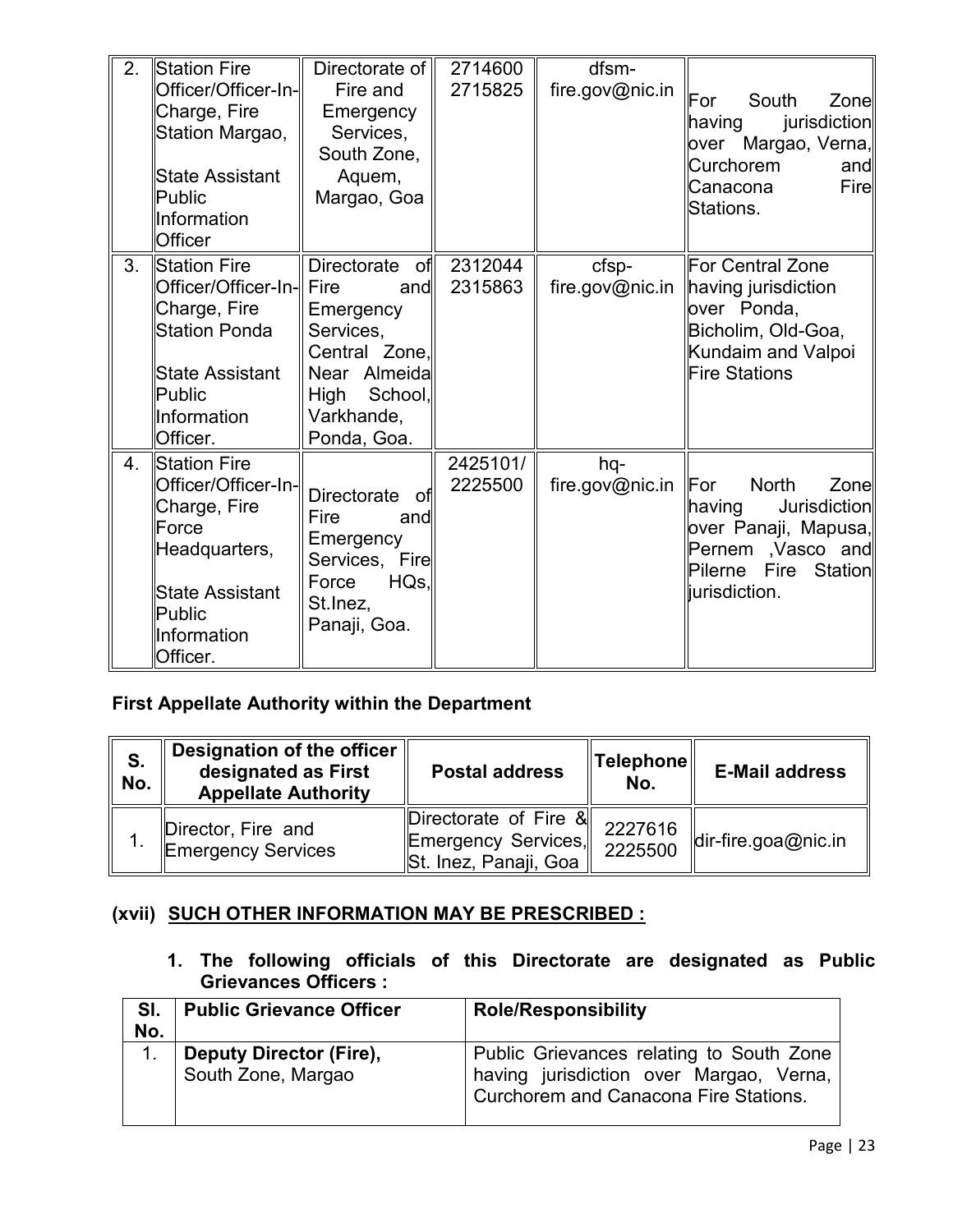| 2.             | Divisional Officer,<br>Central Zone, Ponda | Public Grievances relating to Central Zone<br>having jurisdiction over Ponda, Bicholim,<br>Old-Goa, Kundaim and Valpoi Fire<br>Stations. |
|----------------|--------------------------------------------|------------------------------------------------------------------------------------------------------------------------------------------|
| 3 <sub>1</sub> | <b>Assistant Divisional Officer</b>        | Public Grievances relating to North Zone                                                                                                 |
|                | (Offg.),                                   | having jurisdiction over Panaji, Mapusa,                                                                                                 |
|                | North Zone, Panaji                         | Pernem, Vasco and Pilerne Fire Stations.                                                                                                 |

# **2. Human Resource Development :**

We regularly depute eligible Fire Service personnel for Sub-Officers Course/Station Fire Officers and Instructors course/Divisional Officers Course at the National Fire Service College, Ministry of Home Affairs, Nagpur. The following Trainings are also conducted at the Goa State Fire Force Training Centre.

| Sr.<br>No.     | <b>Name of Course</b>                                                                                                                                  | <b>Duration</b> | Capacity/<br><b>Strength</b> |
|----------------|--------------------------------------------------------------------------------------------------------------------------------------------------------|-----------------|------------------------------|
| 1 <sub>1</sub> | External Sub-Officers Course of National Fire Service<br>College, Ministry of Home Affairs, Nagpur                                                     | 6 Months        | 30                           |
| 2.             | <b>Practical Attachment Sponsored by National Fire Service</b><br>College, Nagpur (Private Trainees).                                                  | 30 Days         | 30                           |
| 3.             | Elementary Course in General Fire Fighting for Recruit<br>Sub-Officer /Fire Fighter /Driver Operator and Watch<br>Room Operator (Government Sponsored) | 6 Months        | 30                           |
| 4.             | Firemanship Training Course for Private Candidates                                                                                                     | 6 Months        | 30                           |
| 5.             | Refresher Course in General Fire Fighting for Leading<br><b>Fire Fighters /Senior Fire Fighters</b>                                                    | 1 Month         | 30                           |
| 6.             | Orientation Course in General Fire Prevention and Fire<br>Fighting.                                                                                    | 30 Days         | 30                           |
| 7.             | Special Course in General Fire Prevention and Fire<br><b>Fighting for Hotel Employees</b>                                                              | 15 Days         | 30                           |
| 8.             | Basic Fire Fighting Course for Volunteers and Private<br>Organizations                                                                                 | 5 Days          | 30                           |
| 9.             | <b>Familiarization Course in General Fire Fighting</b>                                                                                                 | 1 Day           | 30                           |
| 10.            | Basic Fire Safety and Evacuation Drill Procedure<br>(Government sponsored and Private candidates).                                                     | 1 Day           | 30                           |
| 11.            | "Training<br>of Trainers" in Basic Fire Safety and<br><b>Evacuation Drill Procedure for Educational Institutions</b>                                   | 1 Day           | 30                           |